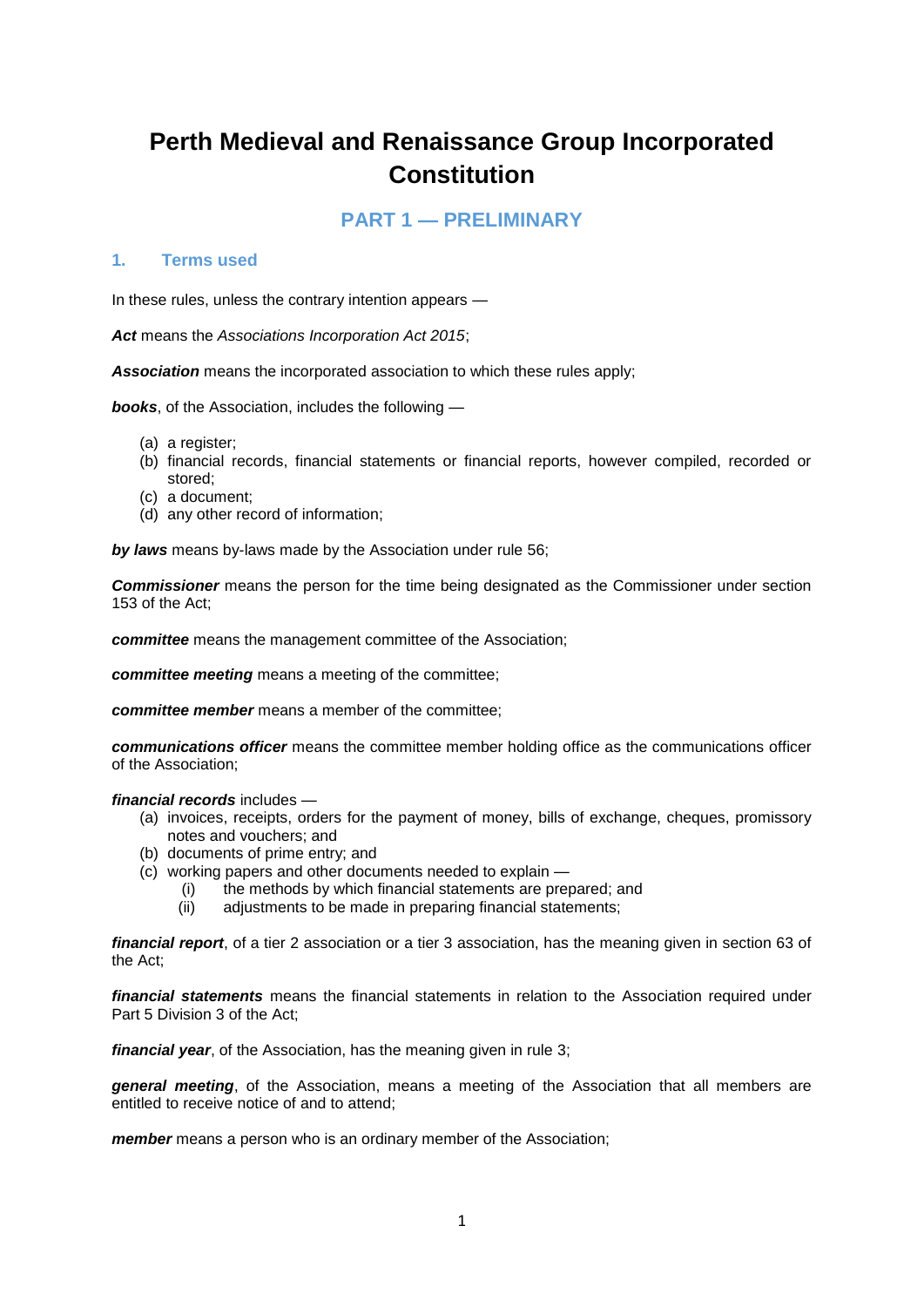*ordinary committee member* means a committee member who is not an office holder of the Association under rule 26(3);

*ordinary member* means a member with the rights referred to in rule 9;

**president** means the Committee member holding office as the president of the Association;

*register of members* means the register of members referred to in section 53 of the Act;

*rules* means these rules of the Association, as in force for the time being;

**secretary** means the committee member holding office as the secretary of the Association;

*special general meeting* means a general meeting of the Association other than the annual general meeting;

*special resolution* means a resolution passed by the members at a general meeting in accordance with section 51 of the Act;

**subcommittee** means a subcommittee appointed by the committee under rule 50(1)(a);

*tier 1 association* means an incorporated association to which section 64(1) of the Act applies;

*tier 2 association* means an incorporated association to which section 64(2) of the Act applies;

*tier 3 association* means an incorporated association to which section 64(3) of the Act applies;

*treasurer* means the committee member holding office as the treasurer of the Association;

*vice-president* means the committee member holding office as the vice president of the Association.

### **2. Name and purpose**

(1) The name of the Association shall be: Perth Medieval and Renaissance Group Incorporated.

(2) The purpose of the Perth Medieval and Renaissance Group (Incorporated) is to promote and foster interest in the culture, life and history of the medieval, Renaissance and early modern eras. The Perth Medieval and Renaissance Group (Incorporated) offers a forum to showcase local, national and international scholarship in the field by hosting seminars and presentations, publishing material and engaging in other activities in such ways as decided by the Committee.

### **3. Financial year**

The financial year of the Association is the period of twelve months from  $1<sup>st</sup>$  January to the 31st December each calendar year

# **PART 2 — ASSOCIATION TO BE NOT FOR PROFIT BODY**

### **4. Not-for-profit body**

- (1) The property and income of the Association must be applied solely towards the promotion of the objects or purposes of the Association and no part of that property or income may be paid or otherwise distributed, directly or indirectly, to any member, except in good faith in the promotion of those objects or purposes.
- (2) A payment may be made to a member out of the funds of the Association only if it is authorised under subrule (3).
- (3) A payment to a member out of the funds of the Association is authorised if it is —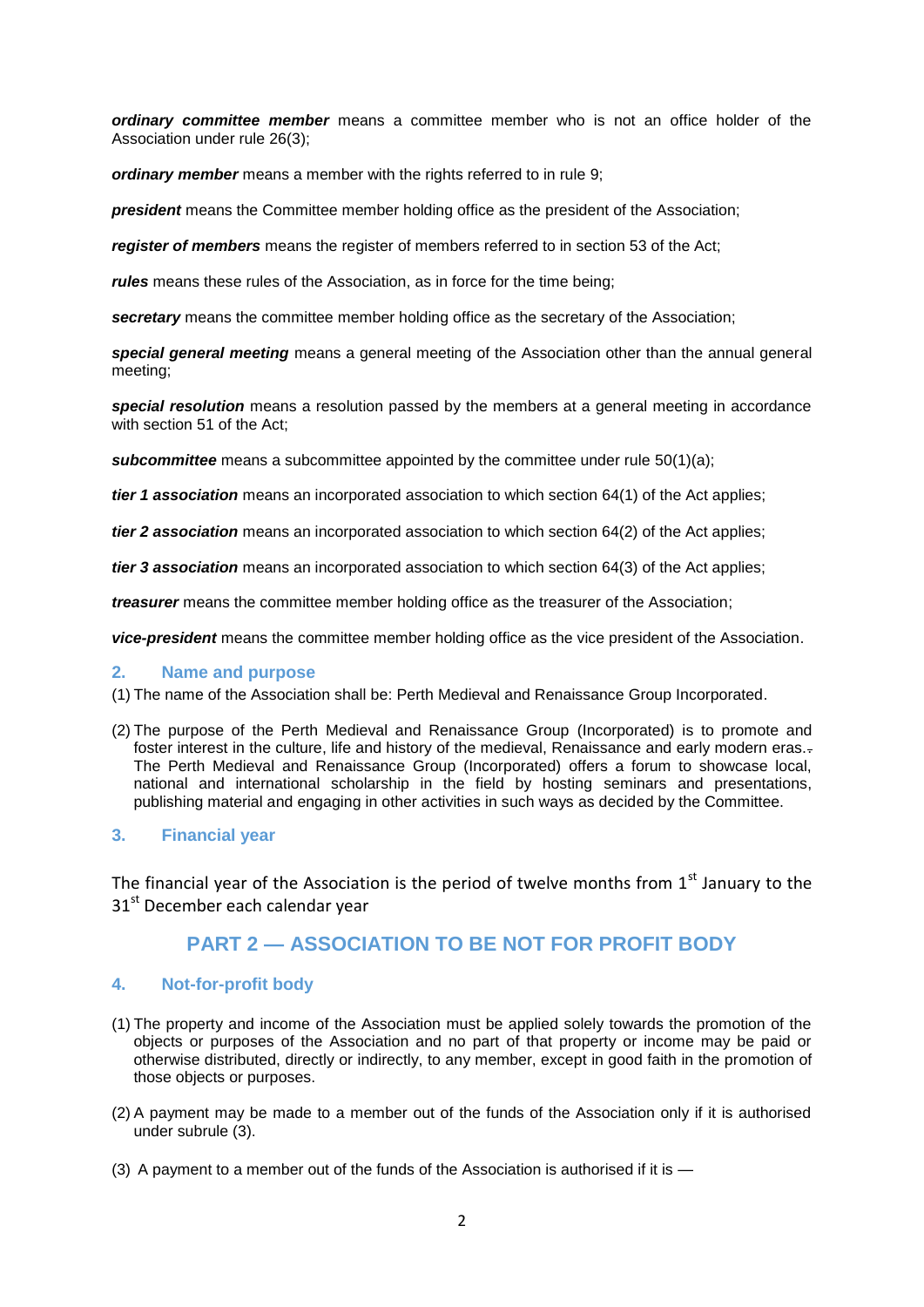- (a) the payment in good faith to the member as reasonable remuneration for any services provided to the Association, or for goods supplied to the Association, in the ordinary course of business; or
- (b) the payment of interest, on money borrowed by the Association from the member, at a rate not greater than the cash rate published from time to time by the Reserve Bank of Australia; or
- (c) the payment of reasonable rent to the member for premises leased by the member to the Association; or
- (d) the reimbursement of reasonable expenses properly incurred by the member on behalf of the Association.

# **PART 3 — MEMBERS**

# **Division 1 — Membership**

### **5. Eligibility for membership**

- (1) Any person who supports the objects or purposes of the Association is eligible to apply to become a member.
- (2) An individual who has not reached the age of 15 years is not eligible to apply for a class of membership that confers full voting rights.

#### **6. Applying for membership**

A person who wants to become a member must apply in writing to the Association.

### **7. Dealing with membership applications**

- (1) The committee must consider each application for membership of the Association and decide whether to accept or reject the application.
- (2) Subject to subrule (3), the committee must consider applications in the order in which they are received by the Association.
- (3) The committee may delay its consideration of an application if the committee considers that any matter relating to the application needs to be clarified by the applicant or that the applicant needs to provide further information in support of the application.
- (4) The committee must not accept an application unless the applicant (a) is eligible under rule 5; and (b) has applied under rule 6.
- (5) The committee may reject an application even if the applicant
	- (a) is eligible under rule 5; and
	- (b) has applied under rule 6.
- (6) The committee must notify the applicant of the committee's decision to accept or reject the application as soon as practicable after making the decision.
- (7) If the committee rejects the application, the committee is not required to give the applicant its reasons for doing so.

#### **8. Becoming a member**

An applicant for membership of the Association becomes a member when —

- (a) the committee accepts the application; and
- (b) the applicant pays any membership fees payable to the Association under rule 13.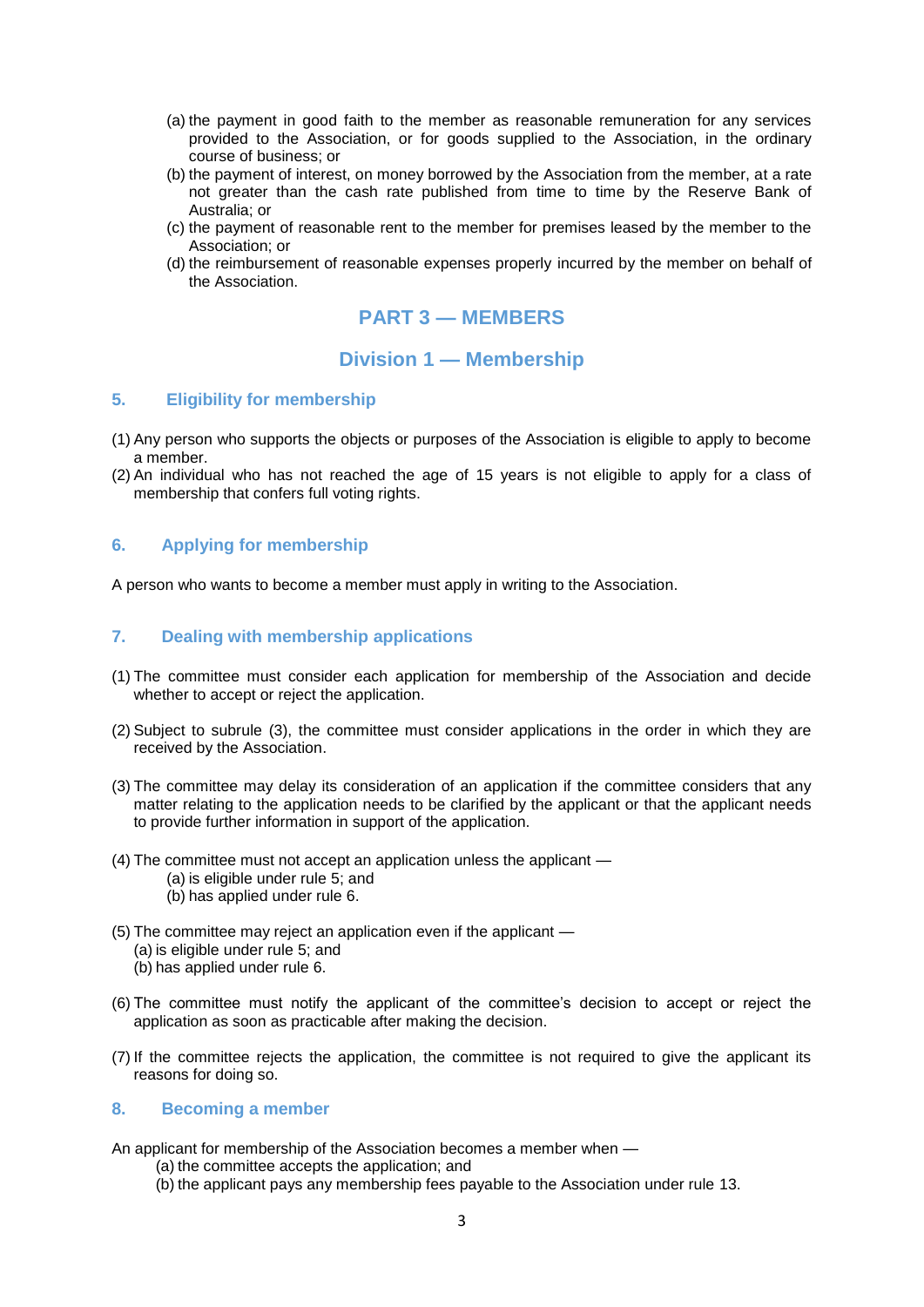### **9. Classes of membership**

- (1) The Association consists of ordinary members, life members provided for under subrule (2) and any associate members provided for under subrule (3).
- (2) The Association may confer life membership on ordinary members in recognition of service to the Association or any other reason deemed sufficient by the committee. Life members retain the full rights of an ordinary member as set out in subrule (5).
- (3) The Association may have any class of associate membership approved by resolution at a general meeting, including junior membership, senior membership, and honorary membership.
- (4) An individual who has not reached the age of 15 years is only eligible to be an associate member
- (5) An ordinary member has full voting rights and any other rights conferred on members by these rules or approved by resolution at a general meeting or determined by the committee.
- (6) The number of members is not limited unless otherwise approved by resolution at a general meeting.

#### **10. When membership ceases**

- (1) A person ceases to be a member when any of the following takes place
	- (a) for a member who is an individual, the individual dies;
	- (b) the person resigns from the Association under rule 11;
	- (c) the person is expelled from the Association under rule 16;
	- (d) the person ceases to be a member under rule 13(5).
- (2) The secretary must keep a record, for at least one year after a person ceases to be a member, of
	- (a) the date on which the person ceased to be a member; and
	- (b) the reason why the person ceased to be a member.

#### **11. Resignation**

—

- (1) A member may resign from membership of the Association by giving written notice of the resignation to the secretary.
- (2) (The resignation takes effect
	- (a) when the secretary receives the notice; or
	- (b) if a later time is stated in the notice, at that later time.

#### **12. Rights not transferable**

The rights of a member are not transferable and end when membership ceases.

# **Division 2 — M**e**mbership fees**

#### **13. Membership fees**

- (1) The committee must determine the entrance fee (if any) and the annual membership fee (if any) to be paid for membership of the Association.
- (2) The fees determined under subrule (1) may be different for different classes of membership
- (3) The fees determined under subrule (1) may be different for groups of people as determined by the committee such as the waged and the unwaged or any other basis determined by the committee.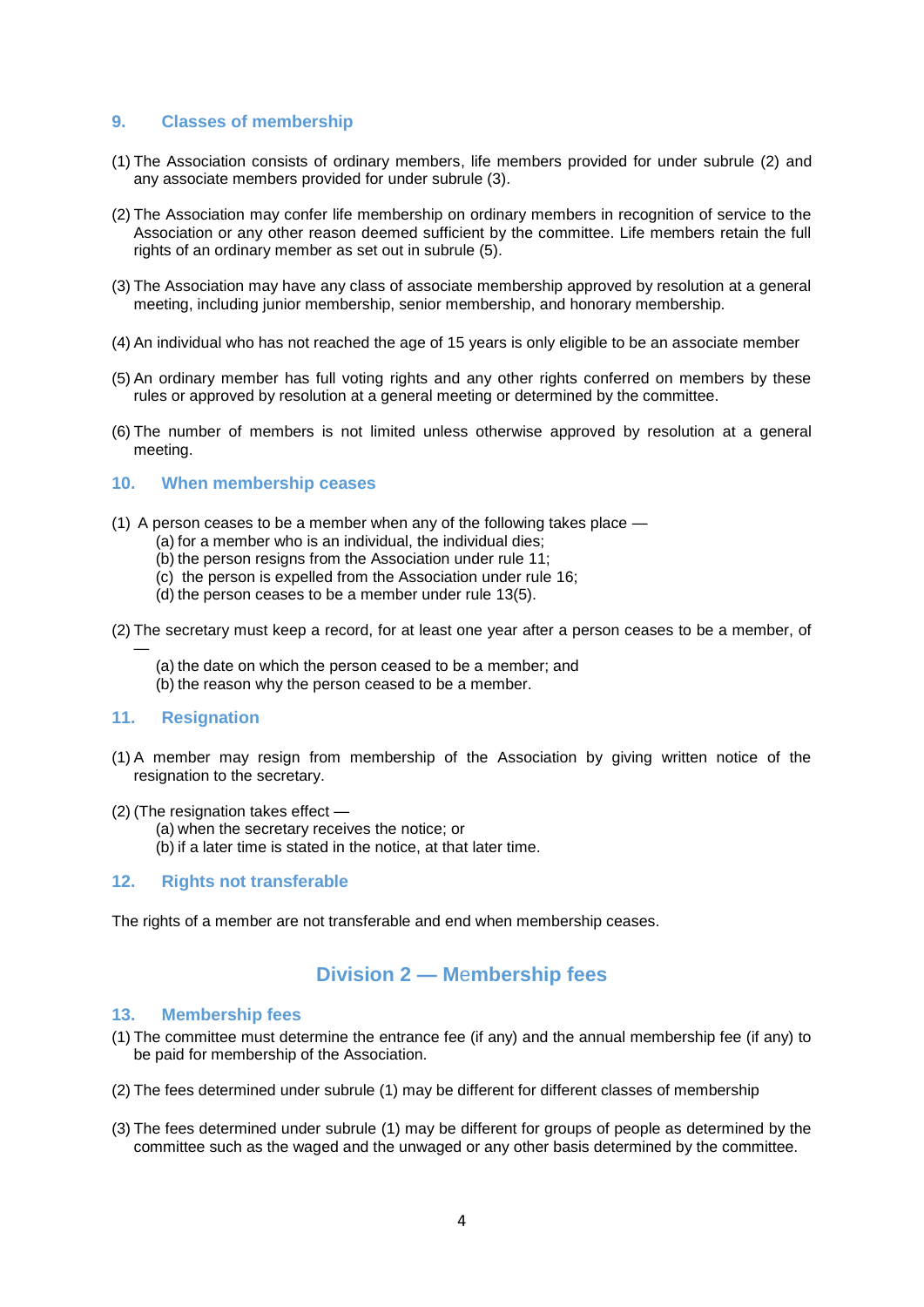- (4) A member must pay the annual membership fee to the treasurer, or another person authorised by the committee to accept payments, by the date (the *due date*) determined by the committee.
- (5) If a member has not paid the annual membership fee within the period of 3 months after the due date, the member ceases to be a member on the expiry of that period.
- (6) If a person who has ceased to be a member under subrule (5) offers to pay the annual membership fee after the period referred to in that subrule has expired —
	- (a) the committee may, at its discretion, accept that payment; and
	- (b) if the payment is accepted, the person's membership is reinstated from the date the payment is accepted.

# **Division 3 — Register of members**

#### **14. Register of members**

- (1) The secretary, or another person authorised by the committee, is responsible for the requirements imposed on the Association under section 53 of the Act to maintain the register of members and record in that register any change in the membership of the Association.
- (2) In addition to the matters referred to in section 53(2) of the Act, the register of members must include the class of membership (if applicable) to which each member belongs and the date on which each member becomes a member.
- (3) The register of members must be kept at the secretary's place of residence, or at another place determined by the committee.
- (4) A member who wishes to inspect the register of members must contact the secretary to make the necessary arrangements.
- $(5)$  If  $-$ 
	- (a) a member inspecting the register of members wishes to make a copy of, or take an extract from, the register under section 54(2) of the Act; or
	- (b) a member makes a written request under section 56(1) of the Act to be provided with a copy of the register of members,

the committee may require the member to provide a statutory declaration setting out the purpose for which the copy or extract is required and declaring that the purpose is connected with the affairs of the Association.

# **PART 4 — DISCIPLINARY ACTION, DISPUTES AND MEDIATION**

# **Division 1 — Term used**

### **15. Term used: member**

In this Part —

*member,* in relation to a member who is expelled from the Association, includes former member.

# **Division 2 — Disciplinary action**

#### **16. Suspension or expulsion**

- (1) The committee may decide to suspend a member's membership or to expel a member from the Association if —
	- (a) the member contravenes any of these rules; or
	- (b) the member acts detrimentally to the interests of the Association.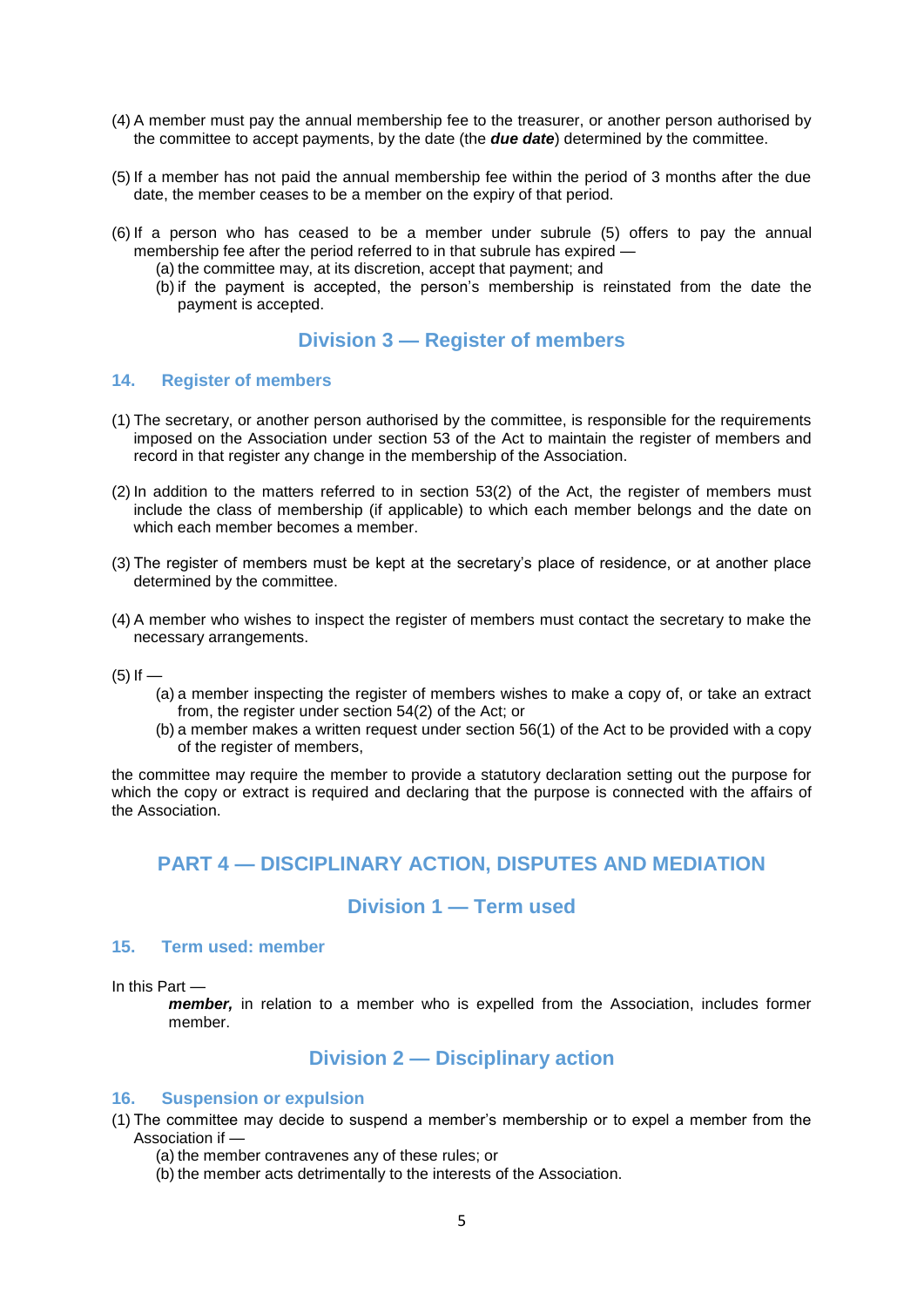- (2) The secretary must give the member written notice of the proposed suspension or expulsion at least 28 days before the committee meeting at which the proposal is to be considered by the committee.
- (3) The notice given to the member must state
	- (a) when and where the committee meeting is to be held; and
	- (b) the grounds on which the proposed suspension or expulsion is based; and
	- (c) that the member, or the member's representative, may attend the meeting and will be given a reasonable opportunity to make written or oral (or both written and oral) submissions to the committee about the proposed suspension or expulsion;
- (4) At the committee meeting, the committee must
	- (a) give the member, or the member's representative, a reasonable opportunity to make written or oral (or both written and oral) submissions to the committee about the proposed suspension or expulsion; and
	- (b) give due consideration to any submissions so made; and
	- $(c)$  decide
		- (i) whether or not to suspend the member's membership and, if the decision is to suspend the membership, the period of suspension; or
		- (ii) whether or not to expel the member from the Association.
- (5) A decision of the committee to suspend the member's membership or to expel the member from the Association takes immediate effect.
- (6) The committee must give the member written notice of the committee's decision, and the reasons for the decision, within 7 days after the committee meeting at which the decision is made.
- (7) A member whose membership is suspended or who is expelled from the Association may, within 14 days after receiving notice of the Committee's decision under subrule (6), give written notice to the secretary requesting the appointment of a mediator.
- (8) If notice is given under subrule (7), the member who gives the notice and the committee are the parties to the mediation.

### **17. Consequences of suspension**

- (1) During the period a member's membership is suspended, the member
	- (a) loses any rights (including voting rights) arising as a result of membership; and
		- (b) is not entitled to a refund, rebate, relief or credit for membership fees paid, or payable, to the Association.
- (2) When a member's membership is suspended, the secretary must record in the register of members —
	- (a) that the member's membership is suspended; and
	- (b) the date on which the suspension takes effect; and
	- (c) the period of the suspension.
- (3) When the period of the suspension ends, the secretary must record in the register of members that the member's membership is no longer suspended.

# **Division 3 — Resolving disputes**

#### **18. Terms used**

In this Division —

*grievance procedure* means the procedures set out in this Division;

*party to a dispute* includes a person –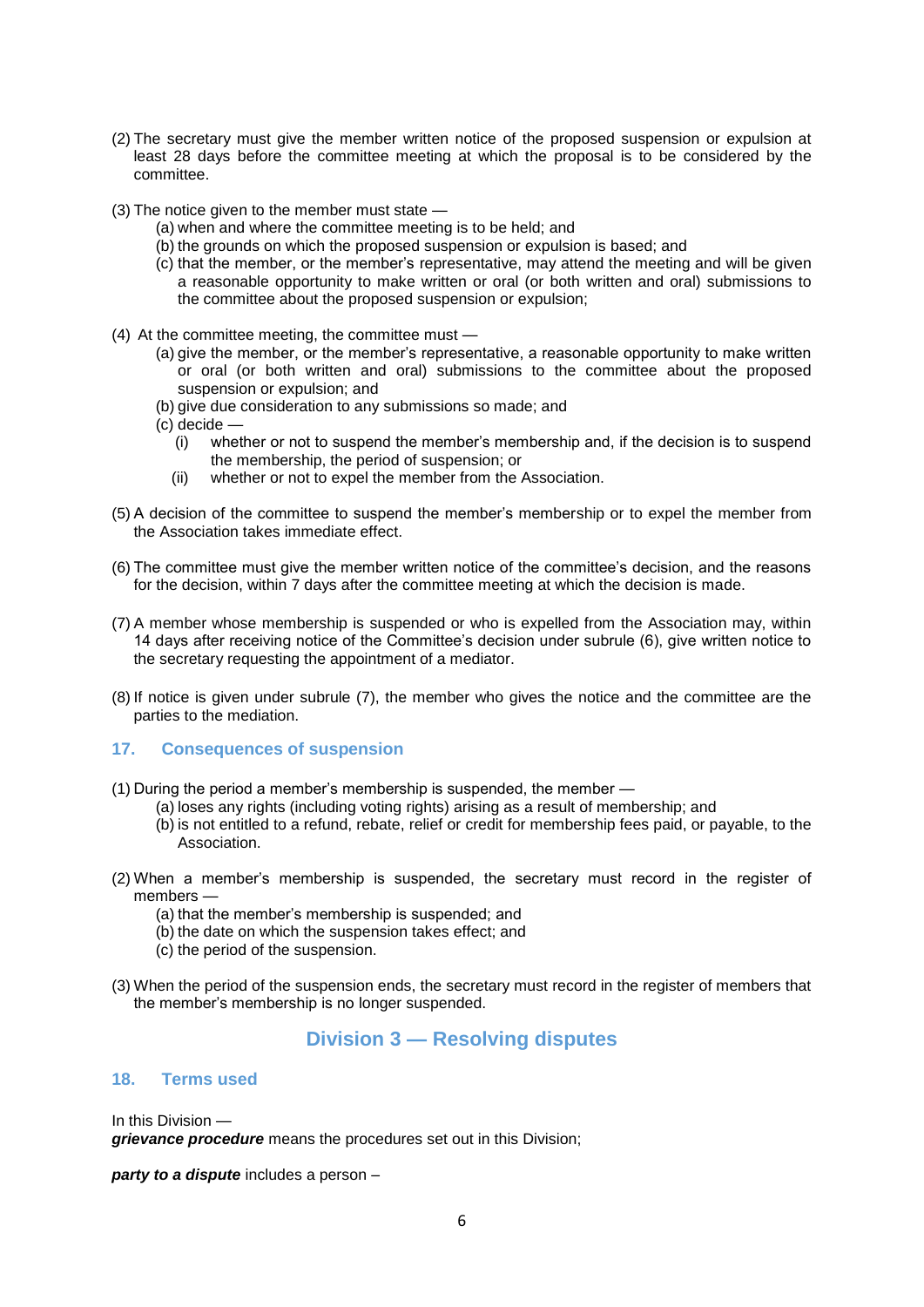- (a) who is a party to the dispute; and
- (b) who ceases to be a member within 6 months before the dispute has come to the attention of each party to the dispute.

# **19. Application of Division**

The procedure set out in this Division (the grievance procedure) applies to disputes —

- (a) between members; or
- (b) between one or more members and the Association.

#### **20. Parties to attempt to resolve dispute**

The parties to a dispute must attempt to resolve the dispute between themselves within 14 days after the dispute has come to the attention of each party.

- **21. How grievance procedure is started**
- (1) If the parties to a dispute are unable to resolve the dispute between themselves within the time required by rule 20, any party to the dispute may start the grievance procedure by giving written notice to the secretary of —
	- (a) the parties to the dispute; and
	- (b) the matters that are the subject of the dispute.
- (2) Within 28 days after the secretary is given the notice, a committee meeting must be convened to consider and determine the dispute.
- (3) The secretary must give each party to the dispute written notice of the committee meeting at which the dispute is to be considered and determined at least 7 days before the meeting is held.
- (4) The notice given to each party to the dispute must state
	- (a) when and where the committee meeting is to be held; and
	- (b) that the party, or the party's representative, may attend the meeting and will be given a reasonable opportunity to make written or oral (or both written and oral) submissions to the committee about the dispute.
- $(5)$  If  $-$ 
	- (a) the dispute is between one or more members and the Association; and
	- (b) any party to the dispute gives written notice to the secretary stating that the party
		- (i) does not agree to the dispute being determined by the committee; and
		- (ii) requests the appointment of a mediator under rule 24,

the committee must not determine the dispute.

### **22. Determination of dispute by committee**

- (1) At the committee meeting at which a dispute is to be considered and determined, the committee must —
	- (a) give each party to the dispute, or the party's representative, a reasonable opportunity to make written or oral (or both written and oral) submissions to the committee about the dispute; and
	- (b) give due consideration to any submissions so made; and
	- (c) determine the dispute.
- (2) The committee must give each party to the dispute written notice of the committee's determination, and the reasons for the determination, within 7 days after the committee meeting at which the determination is made.
- (3) A party to the dispute may, within 14 days after receiving notice of the committee's determination under subrule (1)(c), give written notice to the secretary requesting the appointment of a mediator under rule 24.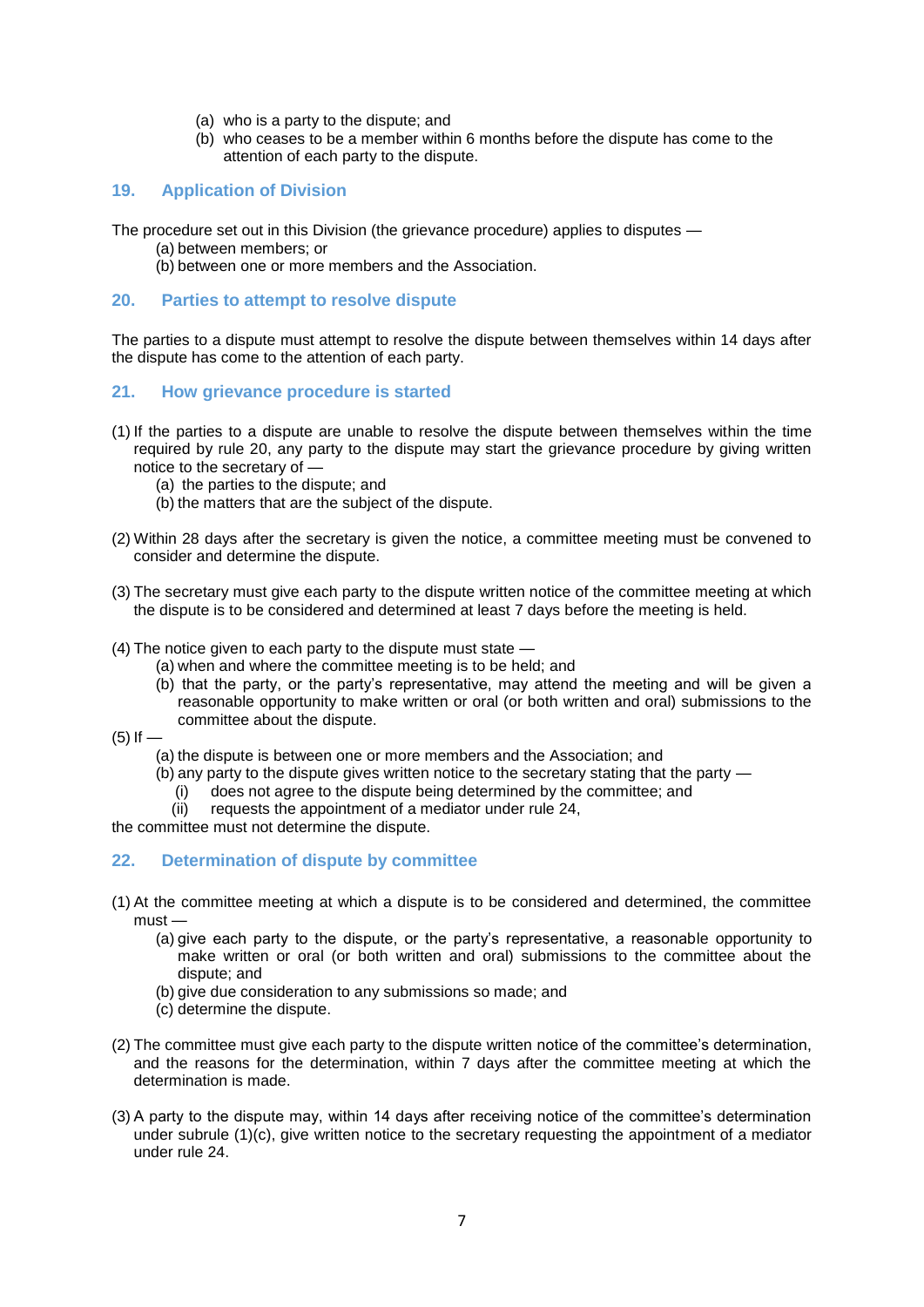(4) If notice is given under subrule (3), each party to the dispute is a party to the mediation.

### **23. Application of Division**

- (1) This Division applies if written notice has been given to the secretary requesting the appointment of a mediator —
	- (a) by a member under rule 15(7); or
	- (b) by a party to a dispute under rule  $21(5)(b)(ii)$  or  $22(3)$ .

(2) If this Division applies, a mediator must be chosen or appointed under rule 24.

## **24. Appointment of mediator**

- (1) The mediator must be a person chosen
	- (a) if the appointment of a mediator was requested by a member under rule  $16(7)$  by agreement between the Member and the committee; or
	- (b) if the appointment of a mediator was requested by a party to a dispute under rule  $21(5)(b)(ii)$ or 22(3) — by agreement between the parties to the dispute.
- (2) If there is no agreement for the purposes of subrule (1)(a) or (b), then, subject to subrules (3) and (4), the committee must appoint the mediator.
- (3) The person appointed as mediator by the committee must be a person who acts as a mediator for another not-for-profit body, such as a community legal centre, if the appointment of a mediator was requested by —
	- (a) a member under rule 16(7); or
	- $(b)$  a party to a dispute under rule 21(5)(b)(ii); or
	- (c) a party to a dispute under rule 22(3) and the dispute is between one or more members and the Association.
- (4) The person appointed as mediator by the committee may be a member or former member of the Association but must not —
	- (a) have a personal interest in the matter that is the subject of the mediation; or
	- (b) be biased in favour of or against any party to the mediation.

### **25. Mediation process**

- (1) The parties to the mediation must attempt in good faith to settle the matter that is the subject of the mediation.
- (2) Each party to the mediation must give the mediator a written statement of the issues that need to be considered at the mediation at least 5 days before the mediation takes place.
- (3) In conducting the mediation, the mediator must
	- (a) give each party to the mediation every opportunity to be heard; and
	- (b) allow each party to the mediation to give due consideration to any written statement given by another party; and
	- (c) ensure that natural justice is given to the parties to the mediation throughout the mediation process.
- (4) The mediator cannot determine the matter that is the subject of the mediation.
- (5) The mediation must be confidential, and any information given at the mediation cannot be used in any other proceedings that take place in relation to the matter that is the subject of the mediation.
- (6) The costs of the mediation are to be paid by the party or parties to the mediation that requested the appointment of the mediator.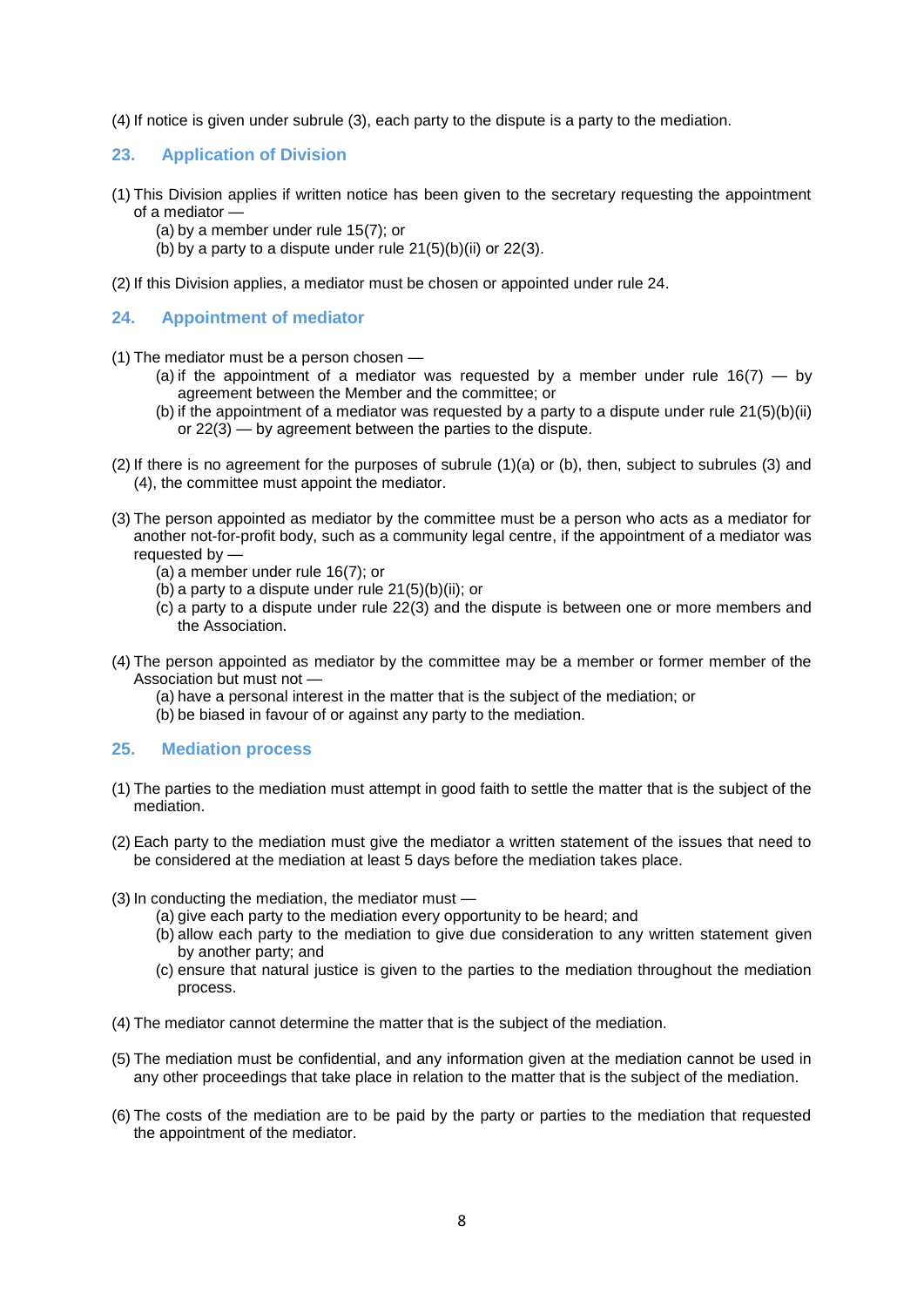Note for this rule: Section 182(1) of the Act provides that an application may be made to the State Administrative Tribunal to have a dispute determined if the dispute has not been resolved under the procedure provided for in the incorporated association's rules.

## **26. If mediation results in decision to suspend or expel being revoked**

 $If -$ 

- (a) mediation takes place because a member whose membership is suspended or who is expelled from the Association gives notice under rule 16(7); and
- (b) as the result of the mediation, the decision to suspend the member's membership or expel the member is revoked,

that revocation does not affect the validity of any decision made at a committee meeting or general meeting during the period of suspension or expulsion.

# **PART 5 — COMMITTEE**

# **Division 1 — Powers of Committee**

#### **27. Committee**

- (1) The committee members are the persons who, as the management committee of the Association, have the power to manage the affairs of the Association.
- (2) Subject to the Act, these rules, the by-laws (if any) and any resolution passed at a general meeting, the committee has power to do all things necessary or convenient to be done for the proper management of the affairs of the Association.
- (3) The committee must take all reasonable steps to ensure that the Association complies with the Act, these rules and the by-laws (if any).

# **Division 2 — Composition of Committee and duties of members**

#### **28. Committee members**

- (1) The committee members consist of
	- (a) the office holders of the Association; and
	- (b) at least one ordinary committee member.
- (2) The following are the office holders of the Association
	- (a) the president;
	- (b) the vice-president;
	- (c) the secretary;
	- (d) the treasurer.
- (3) A person may be a committee member if the person is
	- (a) an individual who has reached 18 years of age; and
	- (b) an ordinary member.
- (4) A person must not hold 2 or more of the offices mentioned in subrule (2) at the same time.

#### **29. President**

(1) It is the duty of the president to consult with the secretary regarding the business to be conducted at each committee meeting and general meeting.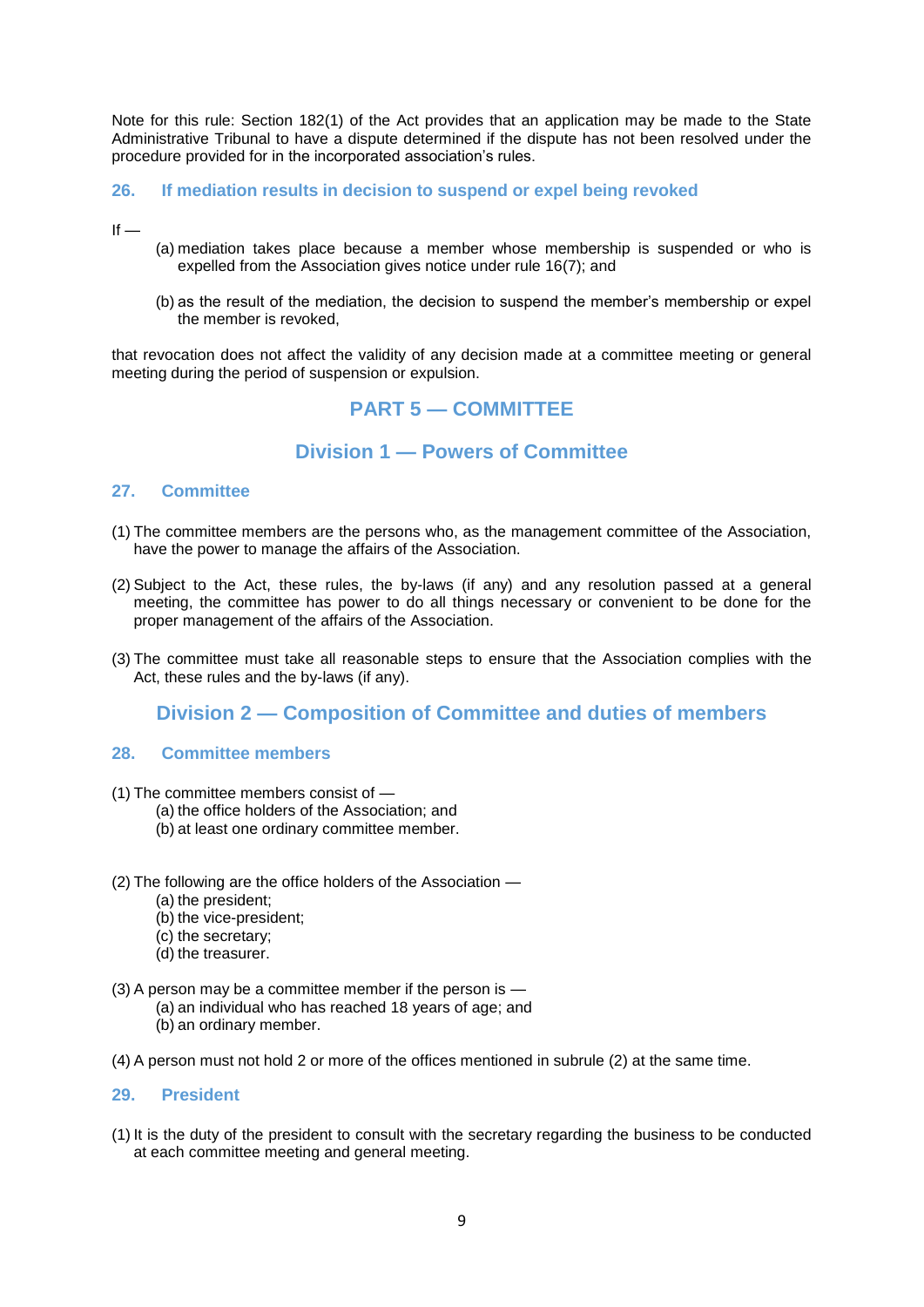(2) The president has the powers and duties relating to convening and presiding at committee meetings **and** presiding at general meetings provided for in these rules.

### **30. Vice-President**

It is the duty of the vice-president to deputise for the president where required, and carry out such actions as are referred to the vice-president by resolutions of committee and sub-committee meetings.

# **31. Secretary**

The Secretary has the following duties —

(a) dealing with the Association's correspondence;

- (b) consulting with the president regarding the business to be conducted at each committee meeting and general meeting;
- (c) preparing the notices required for meetings and for the business to be conducted at meetings;
- (d) unless another member is authorised by the committee to do so, maintaining on behalf of the Association the register of members, and recording in the register any changes in the membership, as required under section 53(1) of the Act;
- (e) maintaining on behalf of the Association an up-to-date copy of these rules, as required under section 35(1) of the Act;
- (f) unless another member is authorised by the committee to do so, maintaining on behalf of the Association a record of committee members and other persons authorised to act on behalf of the Association, as required under section 58(2) of the Act;
- (g) ensuring the safe custody of the books of the Association, other than the financial records, financial statements and financial reports, as applicable to the Association;
- (h) maintaining full and accurate minutes of committee meetings and general meetings;
- (i) carrying out any other duty given to the secretary under these rules or by the committee.

### **32. Treasurer**

The treasurer has the following duties —

- (a) ensuring that any amounts payable to the Association are collected and issuing receipts for those amounts in the Association's name;
- (b) ensuring that any amounts paid to the Association are credited to the appropriate account of the Association, as directed by the committee;
- (c) ensuring that any payments to be made by the Association that have been authorised by the committee or at a general meeting are made on time;
- (d) ensuring that the Association complies with the relevant requirements of Part 5 of the Act;
- (e) ensuring the safe custody of the Association's financial records, financial statements and financial reports, as applicable to the Association;
- (f) if the Association is a tier 1 association, coordinating the preparation of the Association's financial statements before their submission to the Association's annual general meeting;
- (g) if the Association is a tier 2 association or tier 3 association, coordinating the preparation of the Association's financial report before its submission to the Association's annual general meeting;
- (h) providing any assistance required by an auditor or reviewer conducting an audit or review of the Association's financial statements or financial report under Part 5 Division 5 of the Act;
- (i) carrying out any other duty given to the treasurer under these rules or by the committee.

# **Division 3 — Election of committee members and tenure of office**

# **33. How members become Committee members**

A member becomes a committee member if the member -

- (a) is elected to the committee at a general meeting; or
- (b) is appointed to the committee by the committee to fill a casual vacancy under rule 40.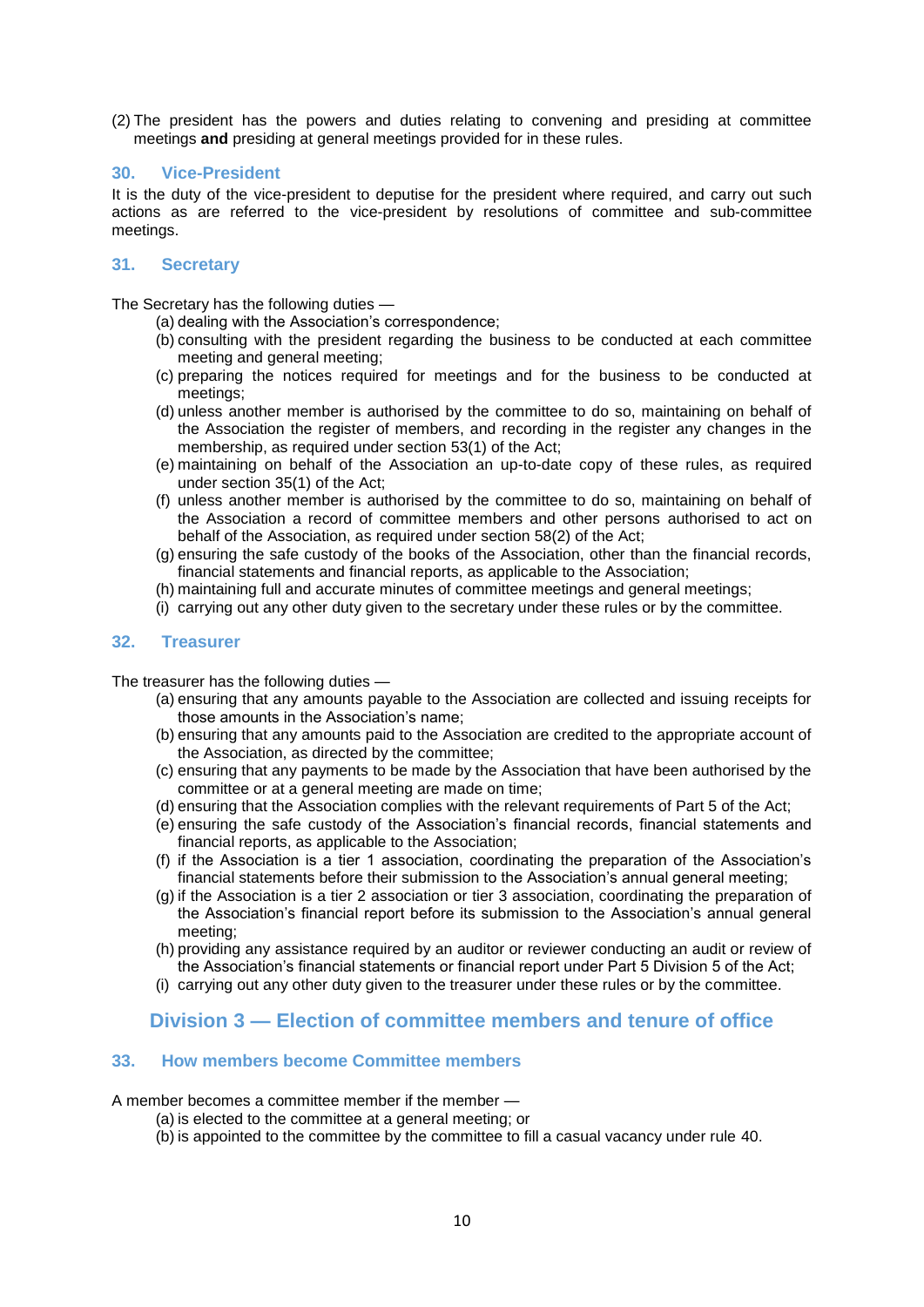# **34. Nomination of committ**e**e members**

- (1) At least 42 days before an annual general meeting, the secretary must send written notice to all the members —
	- (a) calling for nominations for election to the committee; and
	- (b) stating the date by which nominations must be received by the secretary to comply with subrule (2).
- (2) A member who wishes to be considered for election to the committee at the annual general meeting must nominate for election by sending written notice of the nomination to the secretary at least 28 days before the annual general meeting.
- (3) A member may nominate for one specified position of office holder of the Association or to be an ordinary committee member.
- (4) A member whose nomination does not comply with this rule is not eligible for election to the committee unless the member is nominated under rule 35(2) or 36(2)(b).

#### **35. Election of office holders**

- (1) At the annual general meeting, a separate election must be held for each position of office holder of the Association.
- (2) If there is no nomination for a position, the chairperson of the meeting may call for nominations from the ordinary members at the meeting.
- (3) If only one member has nominated for a position, the chairperson of the meeting must declare the member elected to the position.
- (4) If more than one member has nominated for a position, the ordinary members at the meeting must vote in accordance with procedures that have been determined by the committee to decide who is to be elected to the position.
- (5) Each ordinary member present at the meeting may vote for one member who has nominated for the position.
- (6) A member who has nominated for the position may vote for himself or herself.
- (7) On the member's election, the new president of the Association may take over as the chairperson of the meeting.
- **36. Election of ordinary committee members**
- (1) At the annual general meeting, the Association must decide by resolution the number of members to be elected and hold office as ordinary committee members (if any) for the next year.
- (2) If the number of members nominating for the position of ordinary committee member is not greater than the number to be elected, the chairperson of the meeting —
	- (a) must declare each of those members to be elected to the position; and
	- (b) may call for further nominations from the ordinary members at the meeting to fill any positions remaining unfilled after the elections under paragraph (a).
- $(3)$  If  $-$ 
	- (a) the number of members nominating for the position of ordinary committee member is greater than the number to be elected; or
	- (b) the number of members nominating under subrule (2)(b) is greater than the number of positions remaining unfilled,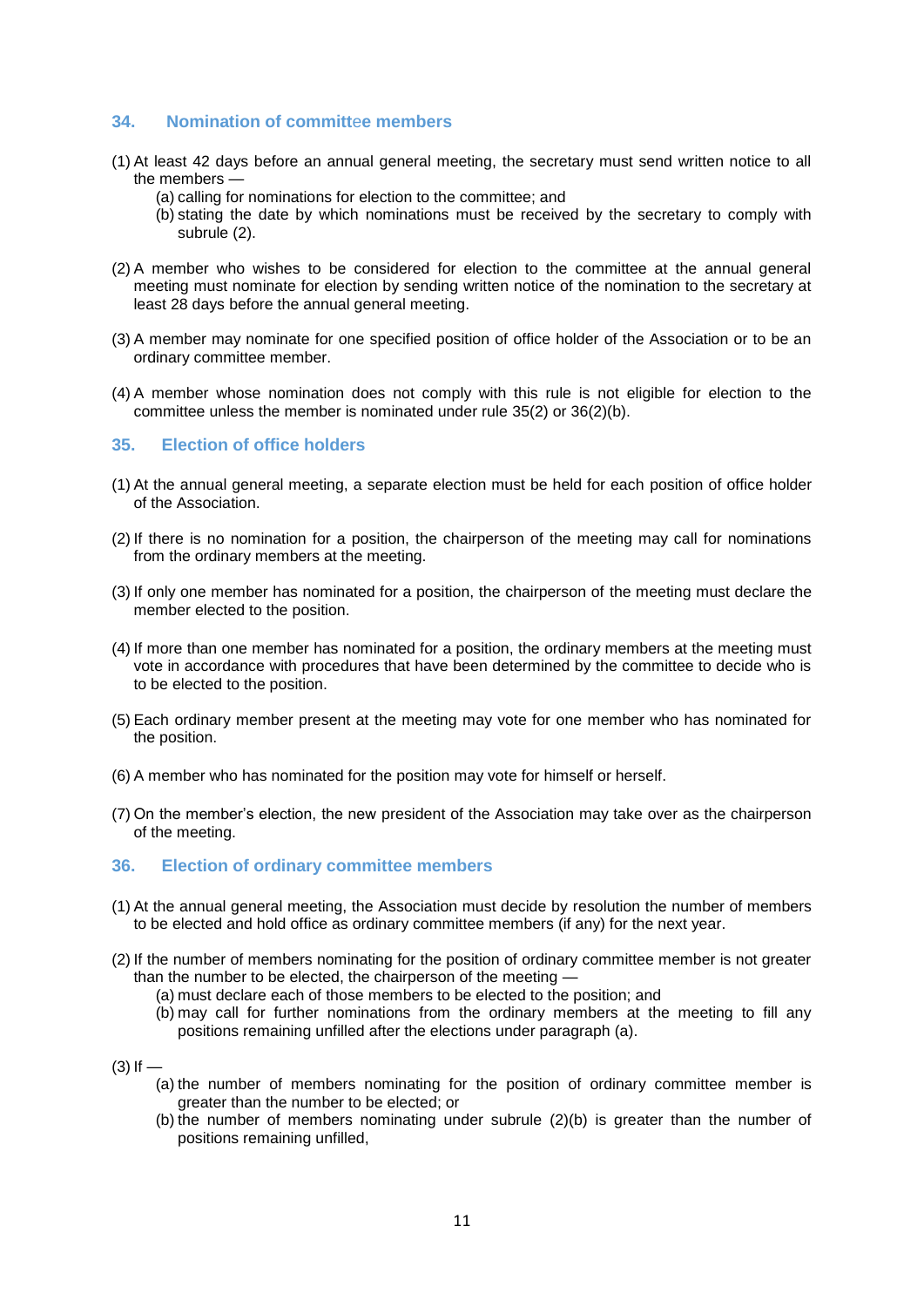the ordinary members at the meeting must vote in accordance with procedures that have been determined by the committee to decide the members who are to be elected to the position of ordinary committee member.

(4) A member who has nominated for the position of ordinary committee member may vote in accordance with that nomination.

### **37. Term of office**

- (1) The term of office of a committee member begins when the member
	- (a) is elected at an annual general meeting or under subrule 38(3)(b); or
	- (b) is appointed to fill a casual vacancy under rule 40.
- (2) Subject to rule 39, a committee member holds office until the positions on the committee are declared vacant at the next annual general meeting.
- (3) A committee member may be re-elected.
- **38. Resignation and removal from office**
- (1) A committee member may resign from the committee by written notice given to the secretary or, if the resigning member is the secretary, given to the president.
- (2) The resignation takes effect
	- (a) when the notice is received by the secretary or president; or
	- (b) if a later time is stated in the notice, at the later time.
- (3) At a general meeting, the Association may by resolution
	- (a) remove a committee member from office; and
	- (b) elect a member who is eligible under rule 28(4) to fill the vacant position.
- (4) A committee member who is the subject of a proposed resolution under subrule (3)(a) may make written representations (of a reasonable length) to the secretary or president and may ask that the representations be provided to the members.
- (5) The secretary or president may give a copy of the representations to each member or, if they are not so given, the committee member may require them to be read out at the general meeting at which the resolution is to be considered.

#### **39. When membership of committee ceases**

A person ceases to be a committee member if the person —

- (a) dies or otherwise ceases to be a member; or
- (b) resigns from the committee or is removed from office under rule 28; or
- (c) becomes ineligible to accept an appointment or act as a committee member under section 39 of the Act;
- (d) becomes permanently unable to act as a committee member because of a mental or physical disability.

### **40. Filling casual vacancies**

- (1) The committee may appoint a member who is eligible under rule 28(4) to fill a position on the committee that —
	- (a) has become vacant under rule 39; or
	- (b) was not filled by election at the most recent annual general meeting or under rule 38(3)(b).
- (2) If the position of secretary becomes vacant, the committee must appoint a member who is eligible under rule 28(4) to fill the position within 14 days after the vacancy arises.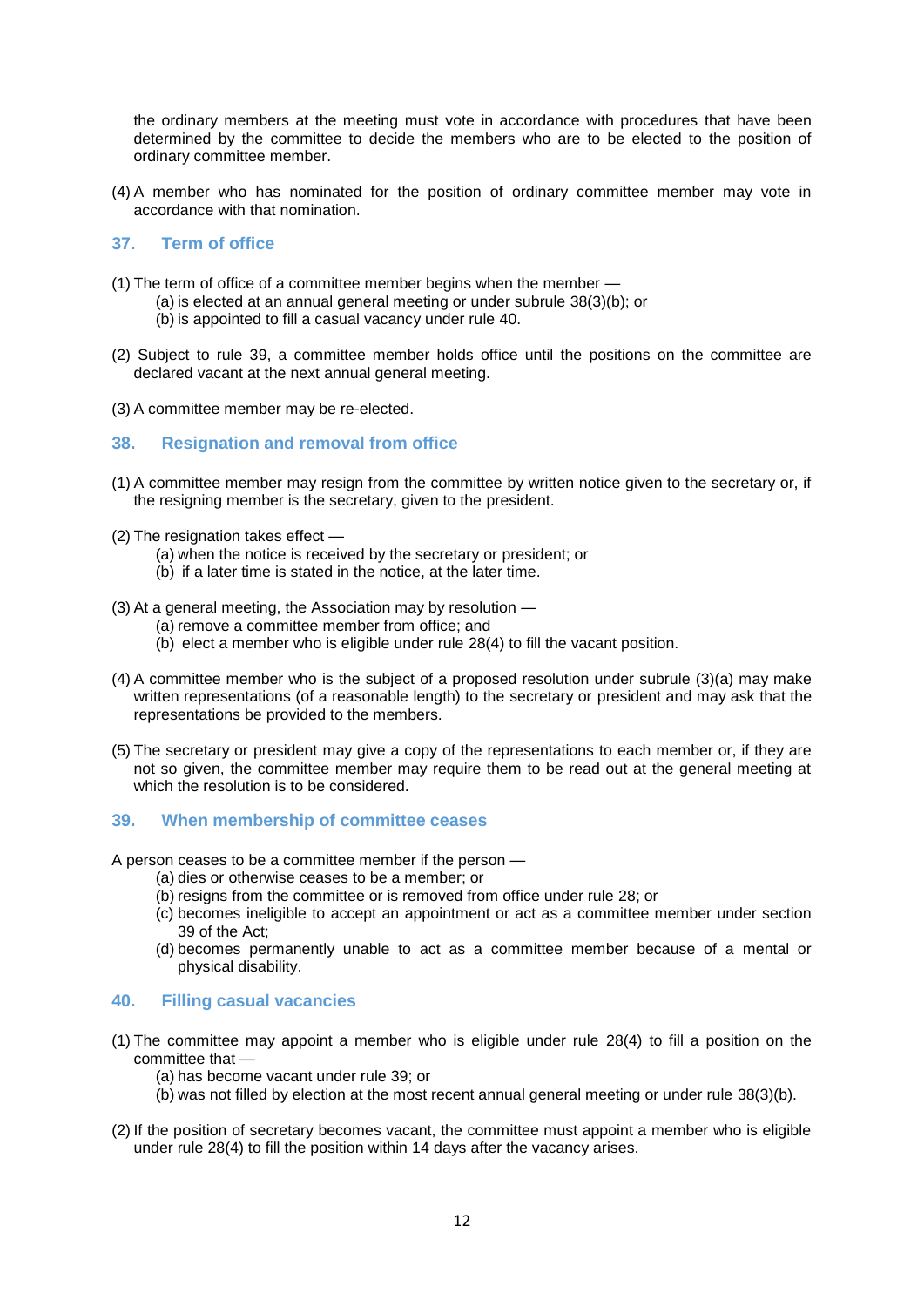- (3) Subject to the requirement for a quorum under rule 47, the committee may continue to act despite any vacancy in its membership.
- (4) If there are fewer committee members than required for a quorum under rule 47, the committee may act only for the purpose of —
	- (a) appointing committee members under this rule; or
	- (b) convening a general meeting.

#### **41. Validity of acts**

The acts of a committee or subcommittee, or of a committee member or member of a subcommittee, are valid despite any defect that may afterwards be discovered in the election, appointment or qualification of a committee member or member of a subcommittee.

### **42. Payments to committee members**

 $(1)$  In this rule  $-$ 

*committee member* includes a member of a subcommittee; *committee meeting* includes a meeting of a subcommittee.

- (2) A committee member is entitled to be paid out of the funds of the Association for any out-of-pocket expenses properly incurred —
	- (a) in attending a committee meeting or
	- (b) in attending a general meeting; or
	- (c) otherwise in connection with the Association's business.

# **Division 4 — Committee meetings**

### **43. Committee meetings**

- (1) The committee must meet at least 3 times in each year on the dates and at the times and places determined by the committee.
- (2) The date, time and place of the first committee meeting must be determined by the committee members as soon as practicable after the annual general meeting at which the committee members are elected.
- (3) Special committee meetings may be convened by the president or any 2 committee members.

# **44. Notice of committee meetings**

- (1) Notice of each committee meeting must be given to each committee member at least 48 hours before the time of the meeting.
- (2) The notice must state the date, time and place of the meeting and must describe the general nature of the business to be conducted at the meeting.
- (3) Unless subrule (4) applies, the only business that may be conducted at the meeting is the business described in the notice, which must include 'other business'.
- (4) Urgent business that has not been described in the notice may be conducted at the meeting if the committee members at the meeting unanimously agree to treat that business as urgent.

### **45. Procedure and order of business**

(1) The president or, in the president's absence, the vice-president must preside as chairperson of each committee meeting.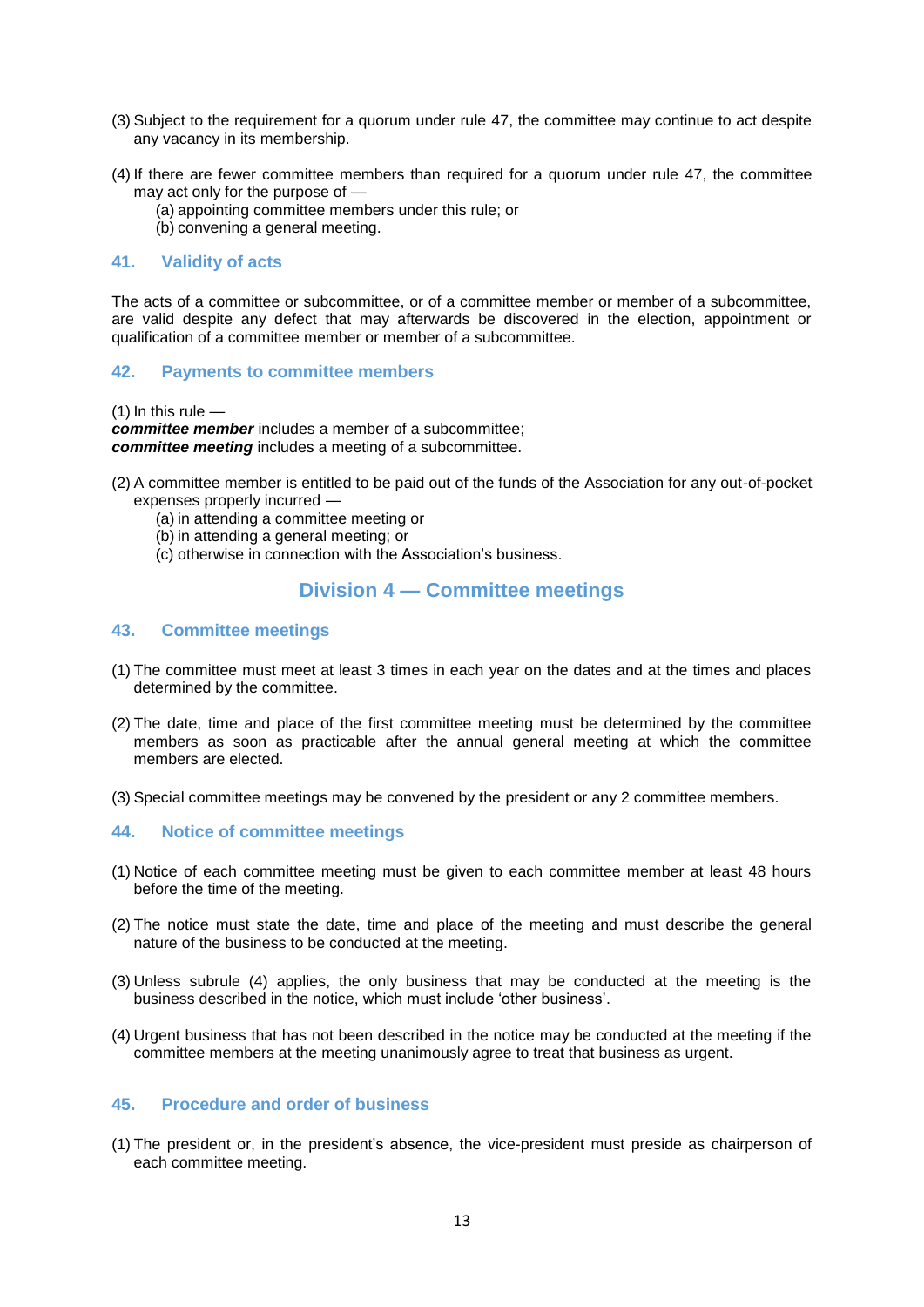- (2) If the president and vice-president are absent or are unwilling to act as chairperson of a meeting, the committee members at the meeting must choose one of them to act as chairperson of the meeting.
- (3) The procedure to be followed at a committee meeting must be determined from time to time by the committee.
- (4) The order of business at a committee meeting may be determined by the committee members at the meeting.
- (5) A member or other person who is not a committee member may attend a committee meeting if invited to do so by the committee.
- (6) A person invited under subrule (5) to attend a committee meeting
	- (a) has no right to any agenda, minutes or other document circulated at the meeting; and
	- (b) must not comment about any matter discussed at the meeting unless invited by the committee to do so; and
	- (c) cannot vote on any matter that is to be decided at the meeting.

#### **46. Use of technology to be present at committee meetings**

- (1) The presence of a committee member at a committee meeting need not be by attendance in person but may be by that committee member and each other committee member at the meeting being simultaneously in contact by telephone or other means of instantaneous communication.
- (2) A member who participates in a committee meeting as allowed under subrule (1) is taken to be present at the meeting and, if the member votes at the meeting, the member is taken to have voted in person.

#### **47. Quorum for committee meetings**

- (1) Subject to rule 40(4), no business is to be conducted at a committee meeting unless a quorum of 5 committee members is present.
- (2) If a quorum is not present within 30 minutes after the notified commencement time of a committee meeting —
	- (a) in the case of a special meeting the meeting lapses; or
	- (b) otherwise, the meeting is adjourned to the same time, day and place in the following week.
- $(3)$  If  $-$ 
	- (a) a quorum is not present within 30 minutes after the commencement time of a committee meeting held under subrule (2)(b); and
	- (b) at least 2 committee members are present at the meeting,

those members present are taken to constitute a quorum.

#### **48. Voting at committee meetings**

- (1) Each committee member present at a committee meeting has one vote on any question arising at the meeting.
- (2) A motion is carried if a majority of the committee members present at the committee meeting vote in favour of the motion.
- (3) If the votes are divided equally on a question, the chairperson of the meeting has a second or casting vote.
- (4) A vote may take place by the committee members present indicating their agreement or disagreement or by a show of hands, unless the committee decides that a secret ballot is needed to determine a particular question.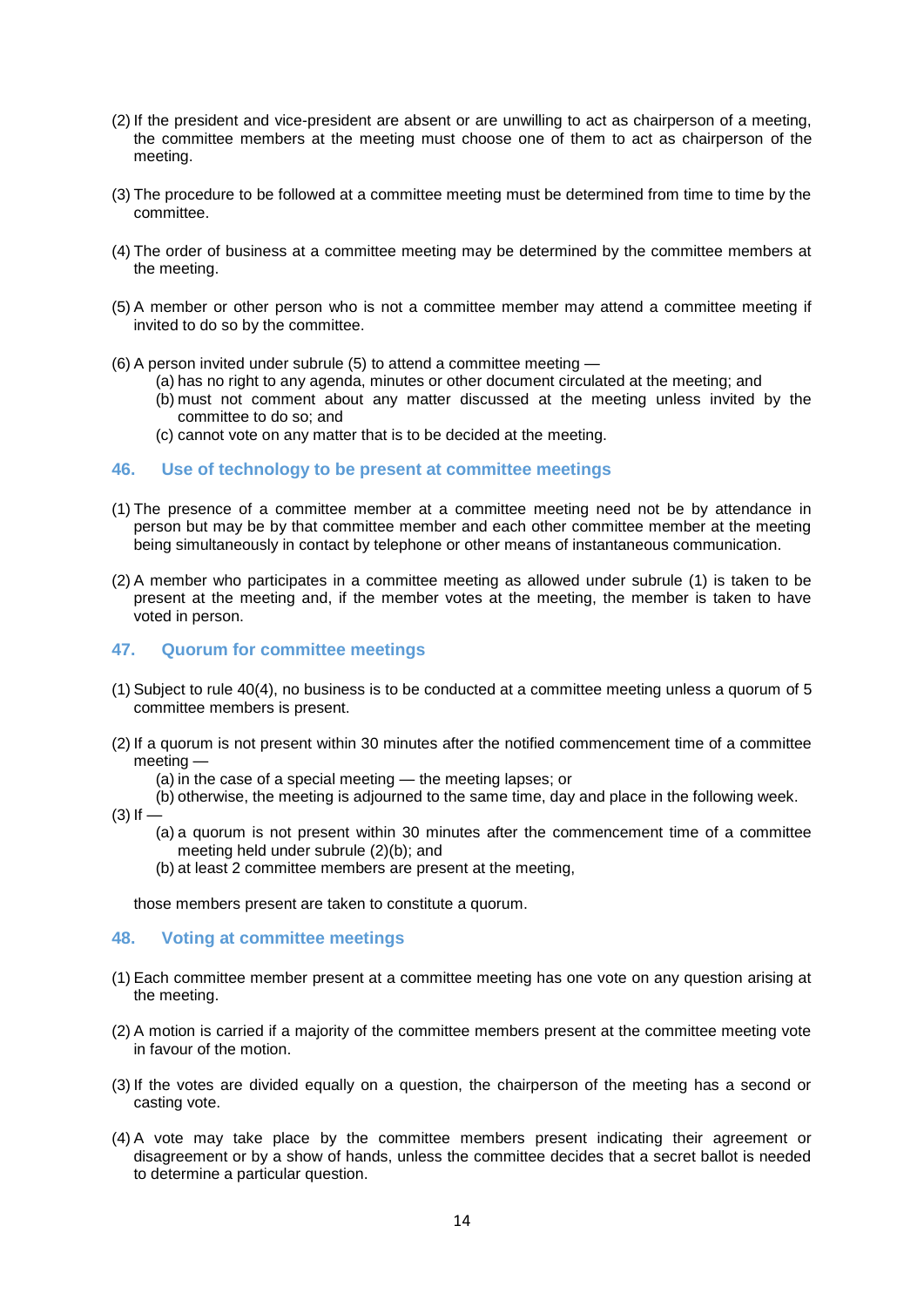(5) If a secret ballot is needed, the chairperson of the meeting must decide how the ballot is to be conducted.

### **49. Minutes of committee meetings**

- (1) The committee must ensure that minutes are taken and kept of each committee meeting.
- (2) The minutes must record the following
	- (a) the names of the committee members present at the meeting;
	- (b) the name of any person attending the meeting under rule 45(5);
	- (c) the business considered at the meeting;
	- (d) any motion on which a vote is taken at the meeting and the result of the vote.
- (3) The minutes of a committee meeting must be entered in the Association's minute book within 30 days after the meeting is held.
- (4) The process for confirming the minutes of a committee meeting is to be as follows:
	- (a) the secretary is to circulate the minutes of a meeting to committee members prior to the next committee meeting;
		- (b) at the next committee meeting the committee is to vote as to whether they should be accepted as an accurate record of the meeting;
		- (c) only those committee members who were present at a committee meeting may vote on whether they minutes of that meeting are to be accepted; and
		- (d) if the committee decides that the minutes of a meeting require amendment the committee may require amended minutes to be resubmitted to the committee or endorse the minutes subject to them being corrected;
- (3) When the minutes of a committee meeting have been accepted by the committee as correct they are, until the contrary is proved, evidence that —
	- (a) the meeting to which the minutes relate was duly convened and held; and
	- (b) the matters recorded as having taken place at the meeting took place as recorded; and
	- (c) any appointment purportedly made at the meeting was validly made.

# **Division 5 — Subcommittees and subsidiary offices**

# **50. Subcommittees and subs**i**diary offices**

- (1) To help the committee in the conduct of the Association's business, the committee may, in writing, do either or both of the following —
	- (a) appoint one or more subcommittees;
	- (b) create one or more subsidiary offices and appoint people to those offices.
- (2) A subcommittee may consist of the number of people, whether or not members, that the committee considers appropriate.
- (3) A person may be appointed to a subsidiary office whether or not the person is a member.
- (4) Subject to any directions given by the committee
	- (a) a subcommittee may meet and conduct business as it considers appropriate; and
		- (b) the holder of a subsidiary office may carry out the functions given to the holder as the holder considers appropriate.

### **51. Delegation to subcommittees and holders of subsidiary offices**

#### $(1)$  In this rule  $\overline{ }$

*non-delegable duty* means a duty imposed on the committee by the Act or another written law.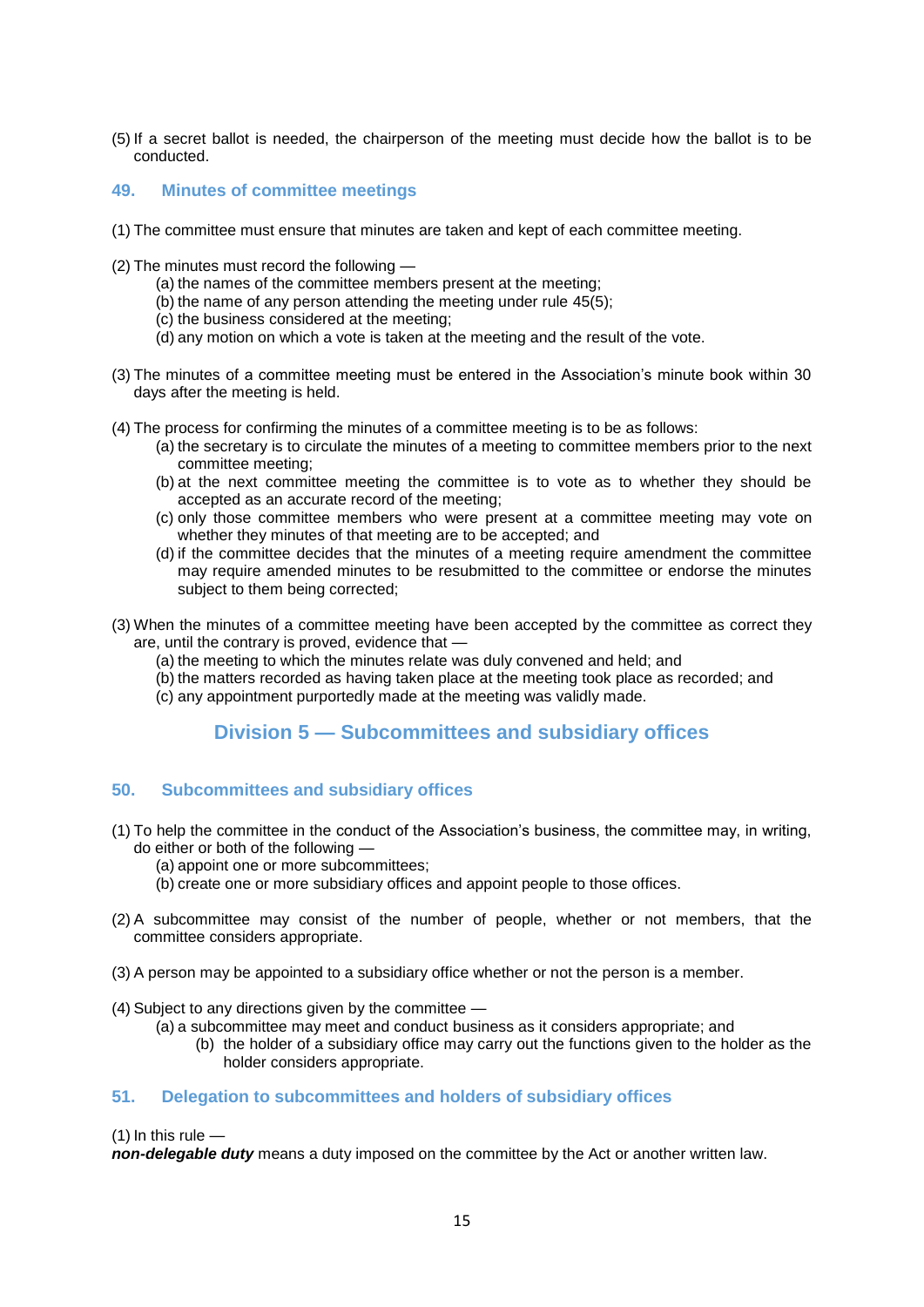- (2) The committee may, in writing, delegate to a subcommittee or the holder of a subsidiary office the exercise of any power or the performance of any duty of the committee other than — (a) the power to delegate; and
	- (b) a non-delegable duty.
- (3) A power or duty, the exercise or performance of which has been delegated to a subcommittee or the holder of a subsidiary office under this rule, may be exercised or performed by the subcommittee or holder in accordance with the terms of the delegation.
- (4) The delegation may be made subject to any conditions, qualifications, limitations or exceptions that the committee specifies in the document by which the delegation is made.
- (5) The delegation does not prevent the committee from exercising or performing at any time the power or duty delegated.
- (6) Any act or thing done by a subcommittee or by the holder of a subsidiary office, under the delegation has the same force and effect as if it had been done by the committee.
- (7) The committee may, in writing, amend or revoke the delegation.

# **PART 6 — GENERAL MEETINGS OF ASSOCIATION**

### **52. Annual general meeting**

- (1) The committee must determine the date, time and place of the annual general meeting.
- (2) If it is proposed to hold the annual general meeting more than 6 months after the end of the Association's financial year, the secretary must apply to the Commissioner for permission under section 50(3)(b) of the Act within 4 months after the end of the financial year.
- (3) The ordinary business of the annual general meeting is as follows
	- (a) to confirm the minutes of the previous annual general meeting and of any special general meeting held since then if the minutes of that meeting have not yet been confirmed;
	- (b) to receive and consider
		- (i) the committee's annual report on the Association's activities during the preceding financial year; and
		- (ii) if the Association is a tier 1 association, the financial statements of the Association for the preceding financial year presented under Part 5 of the Act; and
		- (iii) if the Association is a tier 2 association or a tier 3 association, the financial report of the Association for the preceding financial year presented under Part 5 of the Act;
		- (iv) if required to be presented for consideration under Part 5 of the Act, a copy of the report of the review or auditor's report on the financial statements or financial report;
	- (c) to elect the office holders of the Association and other committee members;
	- (d) if applicable, to appoint or remove a reviewer or auditor of the Association in accordance with the Act;
	- (e) to confirm or vary the entrance fees, subscriptions and other amounts (if any) to be paid by members.
- (4) Any other business of which notice has been given in accordance with these rules may be conducted at the annual general meeting.

# **53. Special general meetings**

- (1) The committee may convene a special general meeting.
- (2) The committee must convene a special general meeting if at least 20% of the members require a special general meeting to be convened.
- (3) The members requiring a special general meeting to be convened must —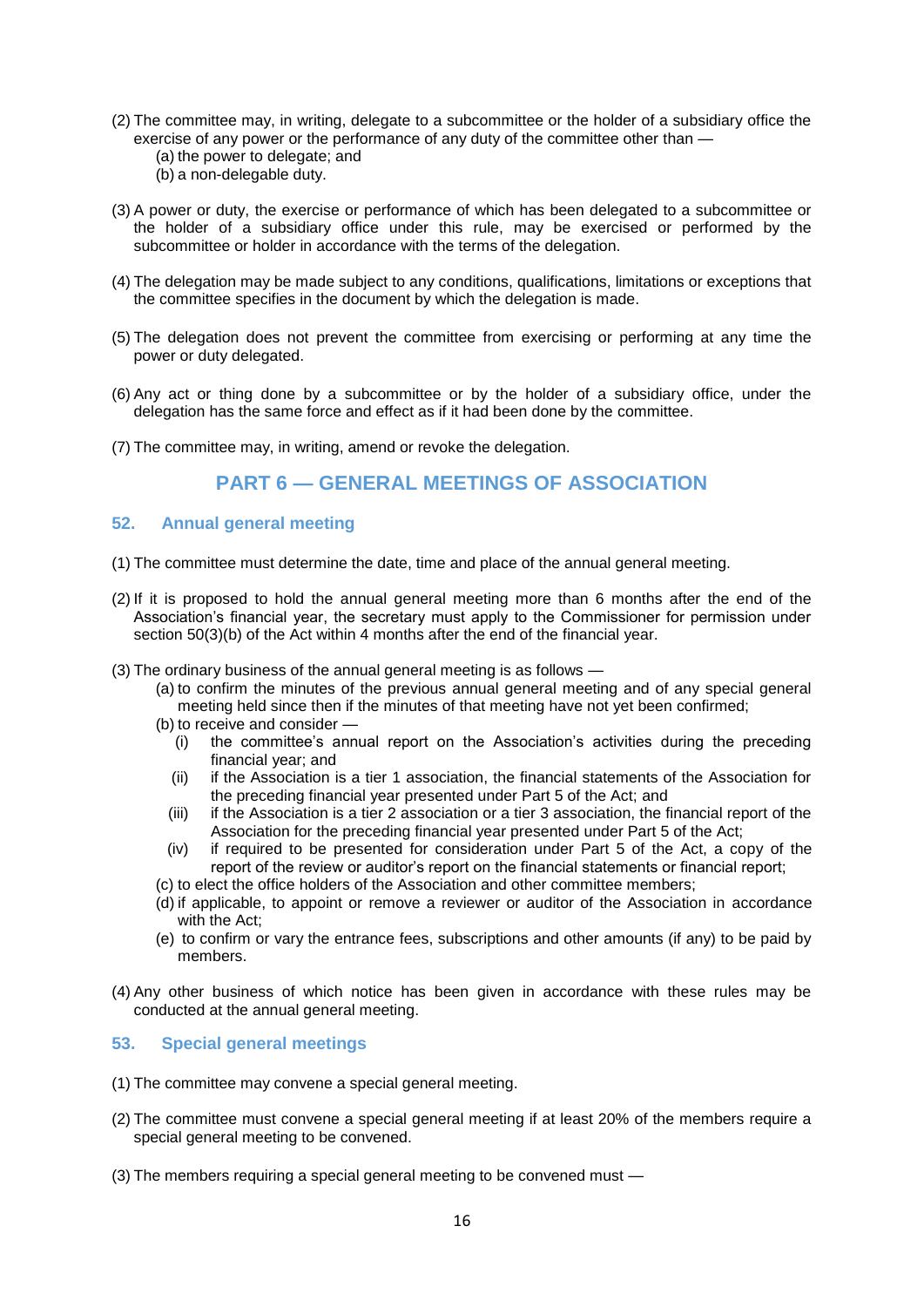- (a) make the requirement by written notice given to the secretary; and
- (b) state in the notice the business to be considered at the meeting; and
- (c) each sign the notice.
- (4) The special general meeting must be convened within 28 days after notice is given under subrule  $(3)(a)$ .
- (5) If the committee does not convene a special general meeting within that 28 day period, the members making the requirement (or any of them) may convene the special general meeting.
- (6) A special general meeting convened by members under subrule (5)
	- (a) must be held within 3 months after the date the original requirement was made; and
	- (b) may only consider the business stated in the notice by which the requirement was made.
- (7) The Association must reimburse any reasonable expenses incurred by the members convening a special general meeting under subrule (5).

#### **54. Notice of general meetings**

- (1) The secretary or, in the case of a special general meeting convened under rule 53(5), the members convening the meeting, must give to each member —
	- (a) at least 21 days' notice of a general meeting if a special resolution is to be proposed at the meeting; or
	- (b) at least 14 days' notice of a general meeting in any other case.

#### (2) The notice must —

- (a) specify the date, time and place of the meeting; and
- (b) indicate the general nature of each item of business to be considered at the meeting; and
- (c) if the meeting is the annual general meeting, include the names of the members who have nominated for election to the committee under rule 34(2); and
- $(d)$  if a special resolution is proposed  $\overline{d}$ 
	- (i) set out the wording of the proposed resolution as required by section 51(4) of the Act; and
	- (ii) state that the resolution is intended to be proposed as a special resolution; and
	- (iii) comply with rule 55(7).

#### **55. Proxies**

- (1) Subject to subrule (2), an ordinary member may appoint an individual who is an ordinary member as his or her proxy to vote and speak on his or her behalf at a general meeting.
- (2) An ordinary member may be appointed the proxy for not more than 5 other members.
- (3) The appointment of a proxy must be in writing and signed by the member making the appointment.
- (4) The member appointing the proxy may give specific directions as to how the proxy is to vote on his or her behalf.
- (5) If no instructions are given to the proxy, the proxy may vote on behalf of the member in any matter as the proxy sees fit.
- (6) If the committee has approved a form for the appointment of a proxy, the member may use that form or any other form —
	- (a) that clearly identifies the person appointed as the member's proxy; and
	- (b) that has been signed by the member.
- (7) Notice of a general meeting given to an ordinary member under rule 54 must
	- (a) state that the member may appoint an individual who is an ordinary member as a proxy for the meeting; and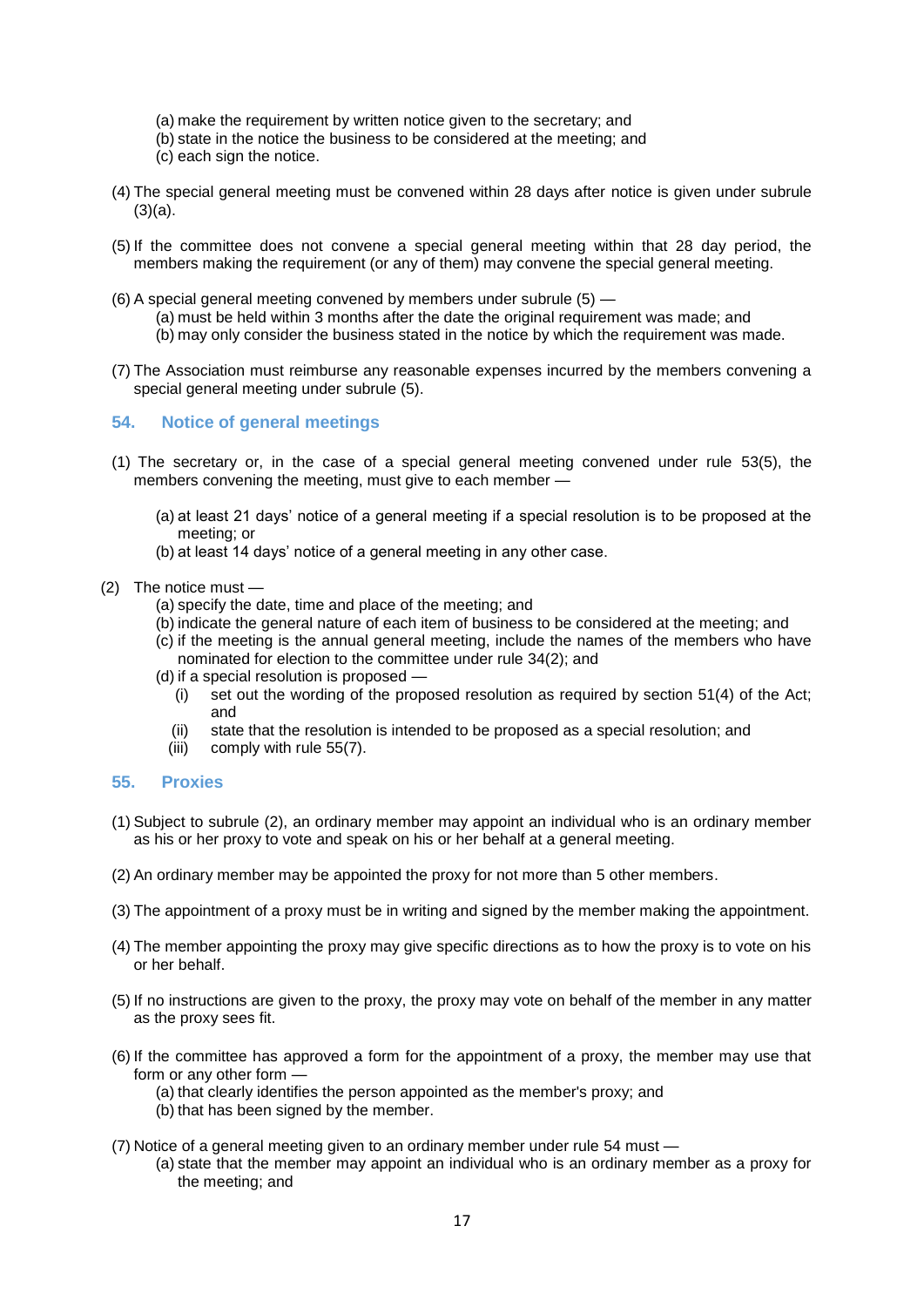(b) include a copy of any form that the committee has approved for the appointment of a proxy.

- (8) A form appointing a proxy must be given to the chairperson before the commencement of the general meeting for which the proxy is appointed.
- (9) A form appointing a proxy sent by post or electronically is of no effect unless it is received by the Association not later than 24 hours before the commencement of the meeting.

#### **56. Use of technology to be present at general meetings**

- (1) The presence of a member at a general meeting need not be by attendance in person but may be by that member and each other member at the meeting being simultaneously in contact by telephone or other means of instantaneous communication.
- (2) A member who participates in a general meeting as allowed under subrule (1) is taken to be present at the meeting and, if the member votes at the meeting, the member is taken to have voted in person.

# **57. Presiding member and quorum for general meetings**

- (1) The president or, in the president's absence, the vice-president must preside as chairperson of each general meeting.
- (2) If the president and vice-president are absent or are unwilling to act as chairperson of a general meeting, the committee members at the meeting must choose one of them to act as chairperson of the meeting.
- (3) No business is to be conducted at a general meeting unless a quorum of 20% of members is present.
- (4) If a quorum is not present within 30 minutes after the notified commencement time of a general meeting —
	- (a) in the case of a special general meeting the meeting lapses; or
	- $(b)$  in the case of the annual general meeting the meeting is adjourned to
		- (i) the same time and day in the following week; and
		- (ii) the same place, unless the chairperson specifies another place at the time of the adjournment or written notice of another place is given to the members before the day to which the meeting is adjourned.
- $(5)$  If  $-$ 
	- (a) a quorum is not present within 30 minutes after the commencement time of an annual general meeting held under subrule (4)(b); and
	- (b) at least 2 ordinary members are present at the meeting,

those members present are taken to constitute a quorum.

#### **58. Adjournment of general meeting**

- (1) The chairperson of a general meeting at which a quorum is present may, with the consent of a majority of the ordinary members present at the meeting, adjourn the meeting to another time at the same place or at another place.
- (2) Without limiting subrule (1), a meeting may be adjourned
	- (a) if there is insufficient time to deal with the business at hand; or
	- (b) to give the members more time to consider an item of business.
- (3) No business may be conducted on the resumption of an adjourned meeting other than the business that remained unfinished when the meeting was adjourned.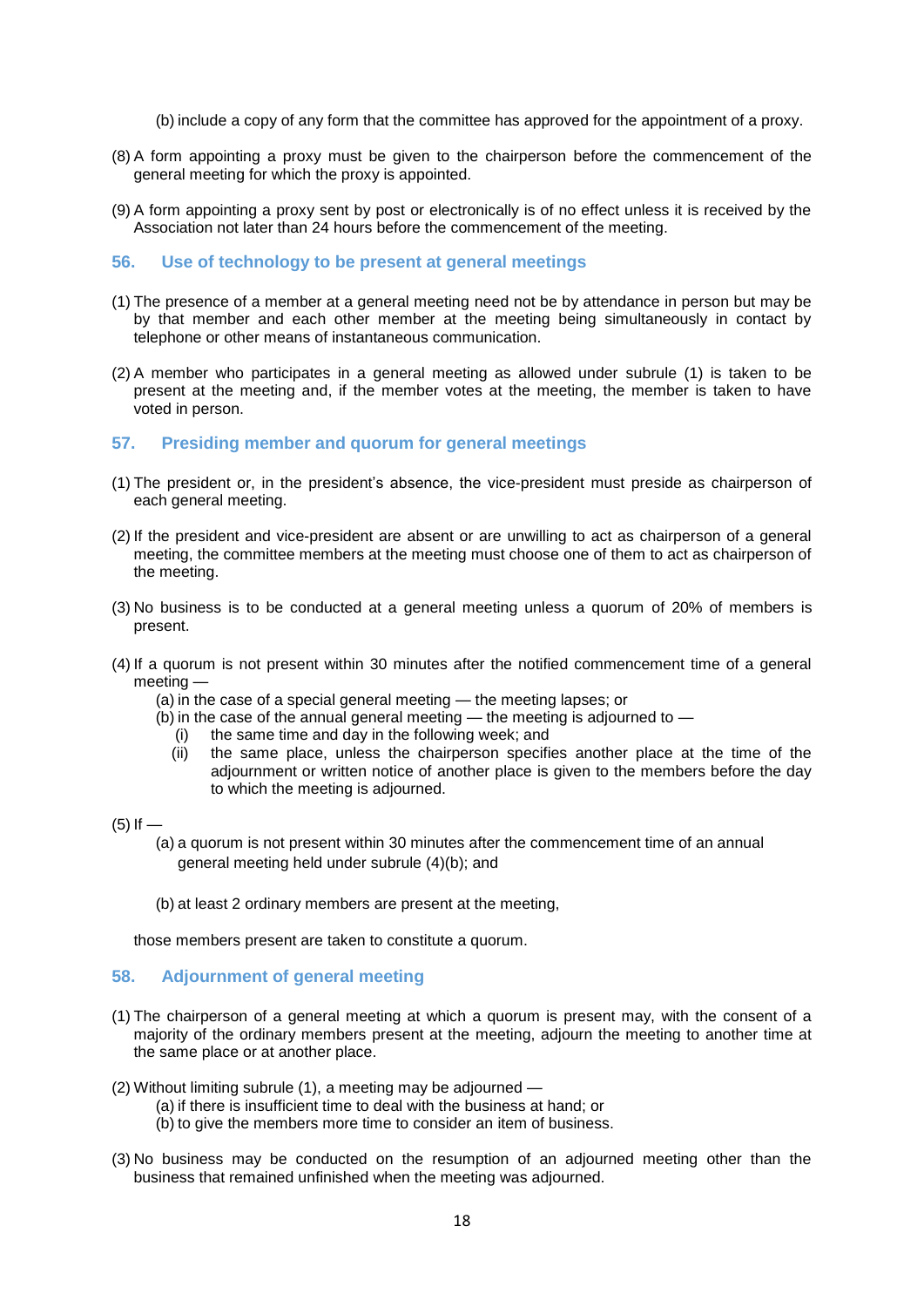(4) Notice of the adjournment of a meeting under this rule is not required unless the meeting is adjourned for 14 days or more, in which case notice of the meeting must be given in accordance with rule 54.

### **59. Voting at general meeting**

- (1) On any question arising at a general meeting
	- (a) subject to subrule (6), each ordinary member has one vote unless the member may also vote on behalf of a body corporate under subrule (2); and
	- (b) ordinary members may vote personally or by proxy.
- (2) Except in the case of a special resolution, a motion is carried if a majority of the ordinary members present at a general meeting vote in favour of the motion. If votes are divided equally on a question, the chairperson of the meeting has a second or casting vote.
- (3) For a special resolution, a motion is carried if 75% or more of the ordinary members present at a general meeting vote in favour of the motion.
- (4) If the question is whether or not to confirm the minutes of a previous general meeting, only members who were present at that meeting may vote.
- (5) For a person to be eligible to vote at a general meeting as an ordinary member, the person
	- (a) must have been an ordinary member at the time notice of the meeting was given under rule 54; and
	- (b) must have paid any fee or other money payable to the Association by the member.
- (6) If votes are divided equally on a question, the chairperson of the meeting has a second or casting vote.
- (7) If the question is whether or not to confirm the minutes of a previous general meeting, only members who were present at that meeting may vote.
- (8) For a person to be eligible to vote at a general meeting as an ordinary member, or on behalf of an ordinary member that is a body corporate under subrule (2), the ordinary member —
	- (a) must have been an ordinary member at the time notice of the meeting was given under rule 52; and
	- (b) must have paid any fee or other money payable to the Association by the member.

#### **60. When special resolutions are required**

- (1) A special resolution is required if it is proposed at a general meeting
	- (a) to affiliate the Association with another body; or
	- (b) to request the Commissioner to apply to the State Administrative Tribunal under section 109 of the Act for the appointment of a statutory manager.
- (2) Subrule (1) does not limit the matters in relation to which a special resolution may be proposed.

Note for this rule:

Under the Act, a special resolution is required if an incorporated association proposes to do any of the following—

- (a) to adopt these model rules (section 29(1));
- (b) to alter its rules, including changing the name of the association (section 30(1));
- (c) to decide to apply for registration or incorporation as a prescribed body corporate (section 93(1));
- (d) to approve the terms of an amalgamation with one or more other incorporated associations (section 102(4);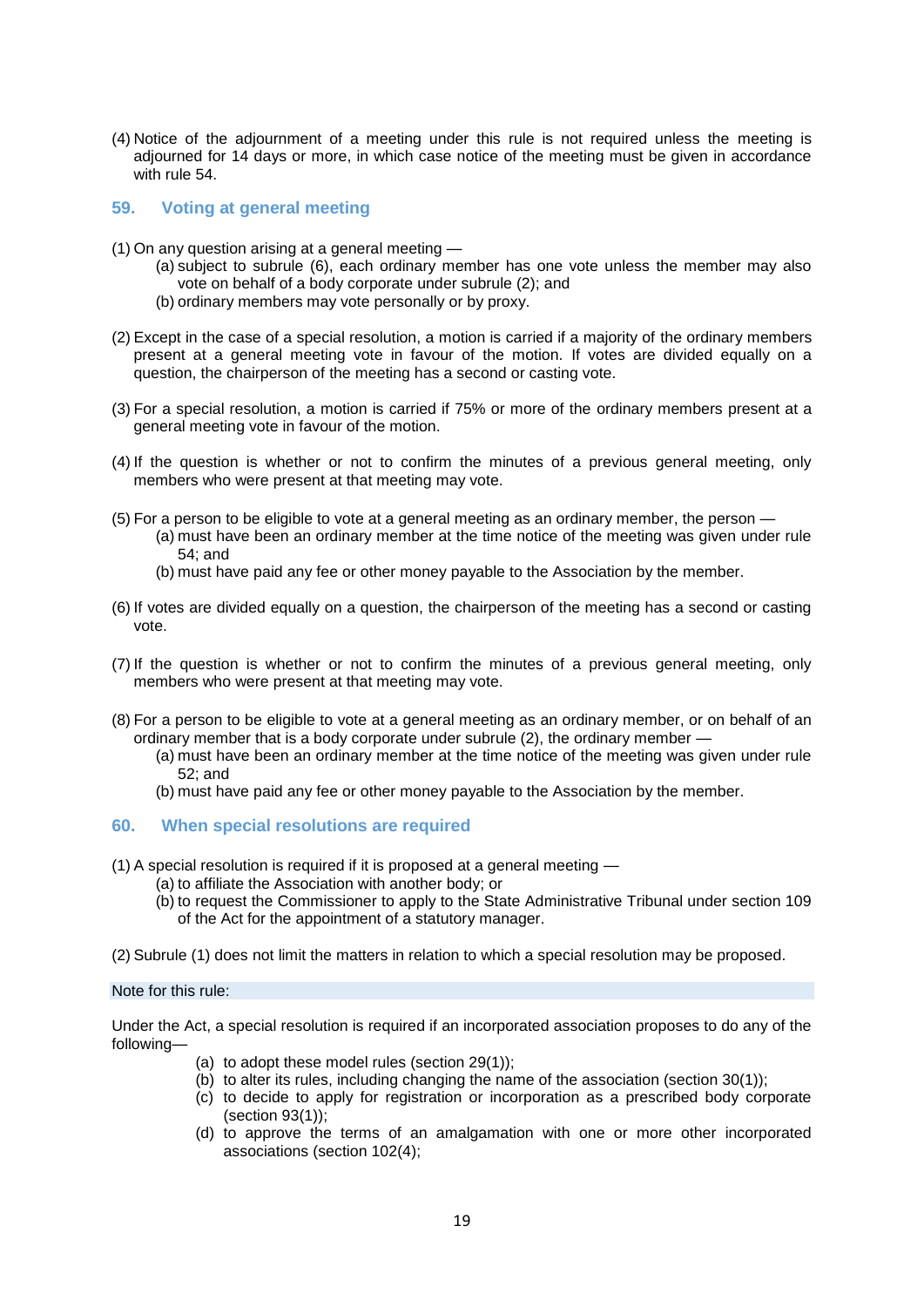- (e) to be wound up voluntarily (section 121(2)) or by the Supreme Court (section 124(a) and Schedule 4 item 9);
- (f) to cancel its incorporation (section 129).

### **61. Determining whether resolution carried**

(1) In this rule  $-$ 

*poll* means the process of voting in relation to a matter that is conducted in writing.

- (2) Subject to subrule (4), the chairperson of a general meeting may, on the basis of general agreement or disagreement or by a show of hands, declare that a resolution has been —
	- (a) carried; or
	- (b) carried unanimously; or
	- (c) carried by a particular majority; or
	- (d) lost.
- (3) If the resolution is a special resolution, the declaration under subrule (2) must identify the resolution as a special resolution.
- (4) If a poll is demanded on any question by the chairperson of the meeting or by at least 3 other ordinary members present in person or by proxy —
	- (a) the poll must be taken at the meeting in the manner determined by the chairperson;
	- (b) the chairperson must declare the determination of the resolution on the basis of the poll.
- (5) If a poll is demanded on the election of the chairperson or on a question of an adjournment, the poll must be taken immediately.
- (6) If a poll is demanded on any other question, the poll must be taken before the close of the meeting at a time determined by the chairperson.
- (7) A declaration under subrule (2) or (4) must be entered in the minutes of the meeting, and the entry is, without proof of the voting in relation to the resolution, evidence of how the resolution was determined.

#### **62. Minutes of general meeting**

- (1) The secretary, or a person authorised by the committee from time to time, must take and keep minutes of each general meeting.
- (2) The minutes must record the business considered at the meeting, any resolution on which a vote is taken and the result of the vote.
- (3) In addition, the minutes of each annual general meeting must record
	- (a) the names of the ordinary members attending the meeting; and
	- (b) any proxy forms given to the chairperson of the meeting under rule 55(8); and
	- (c) the financial statements or financial report presented at the meeting, as referred to in rule 51(3)(b)(ii) or (iii); and
	- (d) any report of the review or auditor's report on the financial statements or financial report presented at the meeting, as referred to in rule 52(3)(b)(iv).
- (4) The minutes of a general meeting must be entered in the Association's minute book within 30 days after the meeting is held.
- (5) The process for confirming the minutes of a general meeting is to be as follows:
	- (a) the secretary is to circulate the minutes of a meeting to members prior to the next annual general meeting;
	- (b) at the next general meeting the membership is to vote as to whether they should be accepted as an accurate record of the meeting;
	- (c) only those members who were present at general meeting may vote on whether they minutes of that meeting are to be accepted;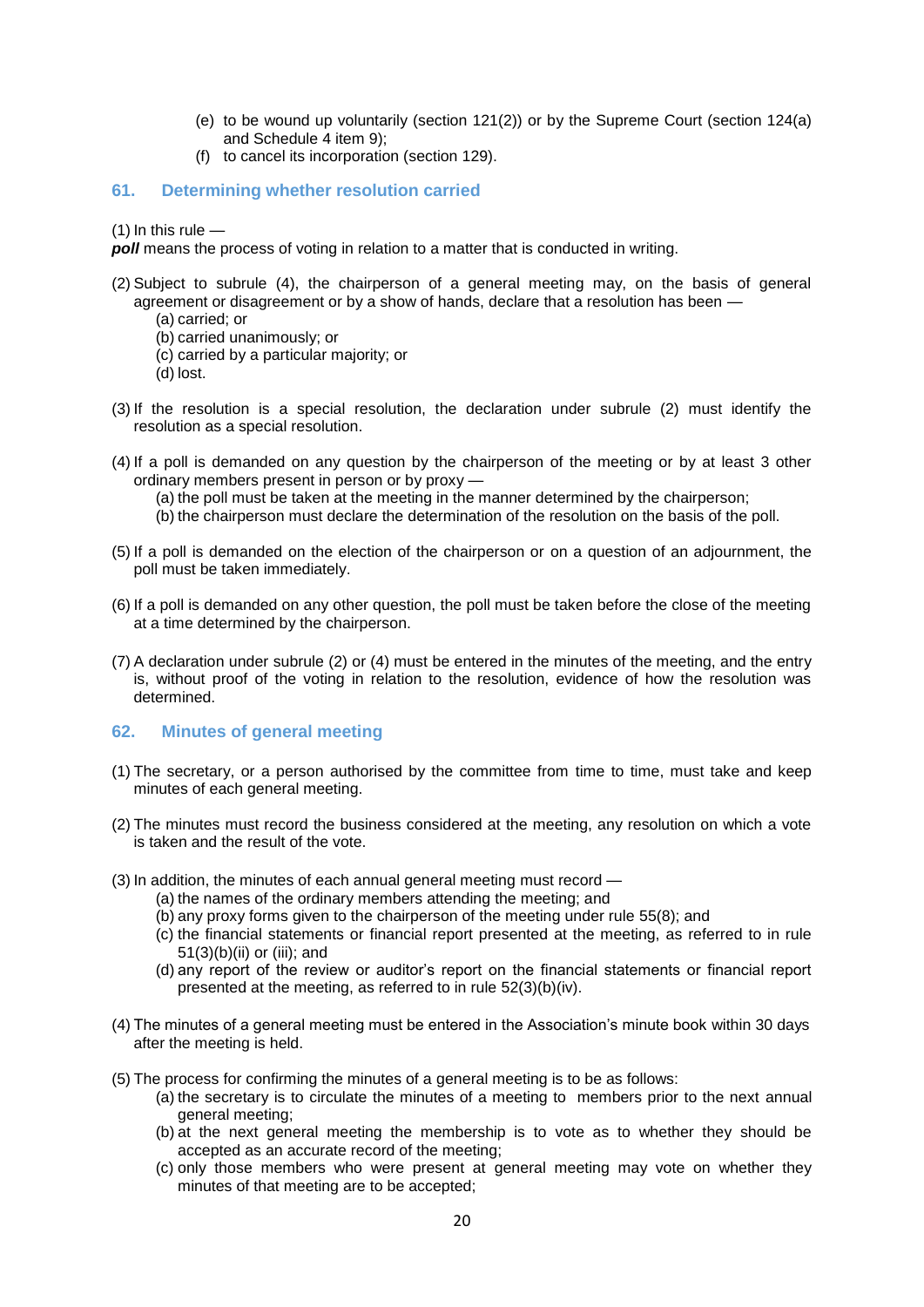- (d) if the members decide that the minutes of a general meeting require amendment they may require amended minutes to be resubmitted to the membership or endorse the minutes subject to them being corrected;
- (6) When the minutes of a general meeting have been accepted by the membership as correct they are, in the absence of evidence to the contrary, taken to be proof that —
	- (a) the meeting to which the minutes relate was duly convened and held; and
	- (b) the matters recorded as having taken place at the meeting took place as recorded; and
	- (c) any election or appointment purportedly made at the meeting was validly made.

# **PART 7 — FINANCIAL MATTERS**

#### **63. Source of funds**

The funds of the Association may be derived from entrance fees, annual subscriptions, donations, fund-raising activities, grants, interest and any other sources approved by the committee.

### **64. Control of funds**

- (1) The Association's receipt and expenditure of funds which are sourced through Project Grants and other such funding arrangements with the University of Western Australia are to be managed in accordance with the University's requirements;
- (2) The Association must open an account in the name of the Association with a financial institution from which, with the exception of funds obtained or spent under subrule (1), all expenditure of the Association is made and into which all funds received by the Association are deposited.
- (3) Subject to any restrictions imposed at a general meeting, the committee may approve expenditure on behalf of the Association.
- (4) The committee may authorise the treasurer to expend funds on behalf of the Association up to a specified limit without requiring approval from the committee for each item on which the funds are expended.
- (5) All cheques, drafts, bills of exchange, promissory notes and other negotiable instruments of the Association must be signed by —
	- (a) 2 committee members; or
	- (b) one committee member and a person authorised by the committee; or
	- (c) the treasurer.
- (6) All funds of the Association must be deposited into the Association's account within 30 working days after their receipt.
- **65. Financial statements and financial reports**
- (1) For each financial year, the committee must ensure that the requirements imposed on the Association under Part 5 of the Act relating to the financial statements or financial report of the Association are met.
- (2) Without limiting subrule (1), those requirements include
	- (a) if the Association is a tier 1 association, the preparation of the financial statements; and
	- (b) if the Association is a tier 2 association or tier 3 association, the preparation of the financial report; and
	- (c) if required, the review or auditing of the financial statements or financial report, as applicable; and
	- (d) the presentation to the annual general meeting of the financial statements or financial report relating to rule 64(2), as applicable;
	- (e) the presentation to the annual general meeting of the financial statement or financial report relating to rule 64(1) as applicable, and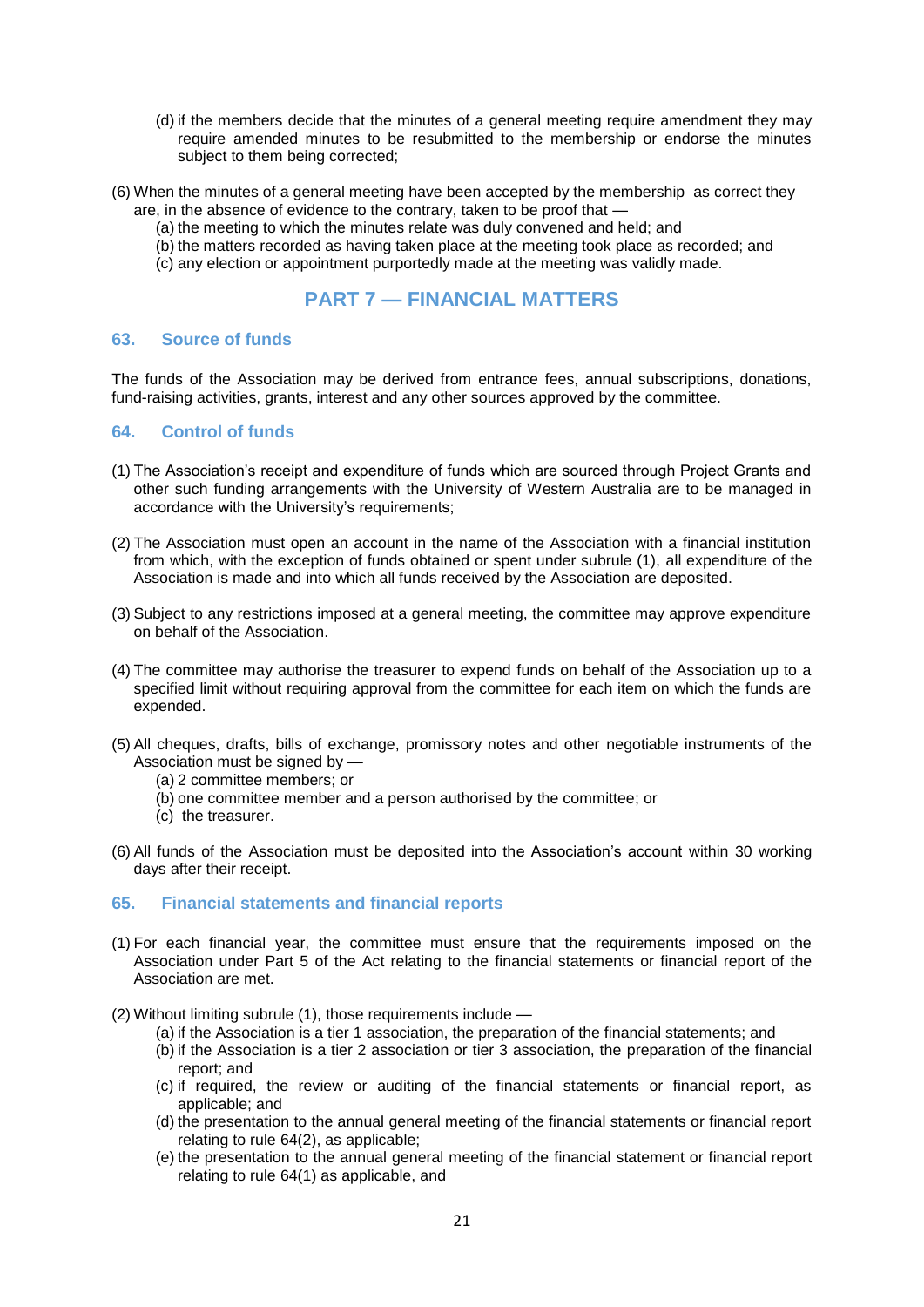(f) if required, the presentation to the annual general meeting of the copy of the report of the review or auditor's report, as applicable, on the financial statements or financial report.

# **PART 8 — GENERAL MATTERS**

### **66. By-laws**

- (1) The Association may, by resolution at a general meeting, make, amend or revoke by-laws.
- (2) By-laws may
	- (a) provide for the rights and obligations that apply to any classes of associate membership approved under rule 9(3); and
	- (b) impose restrictions on the committee's powers, including the power to dispose of the association's assets; and
	- (c) impose requirements relating to the financial reporting and financial accountability of the association and the auditing of the association's accounts; and
	- (d) provide for any other matter the association considers necessary or convenient to be dealt with in the by-laws.
- (3) A by-law is of no effect to the extent that it is inconsistent with the Act, the regulations or these rules.
- (4) Without limiting subrule (3), a by-law made for the purposes of subrule (2)(c) may only impose requirements on the Association that are additional to, and do not restrict, a requirement imposed on the Association under Part 5 of the Act.
- (5) At the request of a member, the Association must make a copy of the by-laws available for inspection by the member.

#### **67. Executing documents and common seal**

- (1) The Association does not have a common seal.
- (2) In place of using a common seal the Association executes a document if the document is signed  $by -$ 
	- (a) 2 committee members; or

(b) one committee member and a person authorised by the committee.

#### **68. Giving notices to members**

 $(1)$  In this rule —

*recorded means* recorded in the register of members.

- (2) A notice or other document that is to be given to a member under these rules is taken not to have been given to the member unless it is in writing and —
	- (a) delivered by hand to the recorded address of the member; or
	- (b) sent by post to the recorded postal address of the member; or
	- (c) sent by facsimile or electronic transmission to an appropriate recorded number or recorded electronic address of the member.

#### **69. Custody of books and securities**

- (1) Subject to subrule (2), the books and any securities of the Association must be kept in the secretary's custody or under the secretary's control.
- (2) The financial records and, as applicable, the financial statements or financial reports of the Association must be kept in the treasurer's custody or under the treasurer's control.
- (3) Subrules (1) and (2) have effect except as otherwise decided by the committee.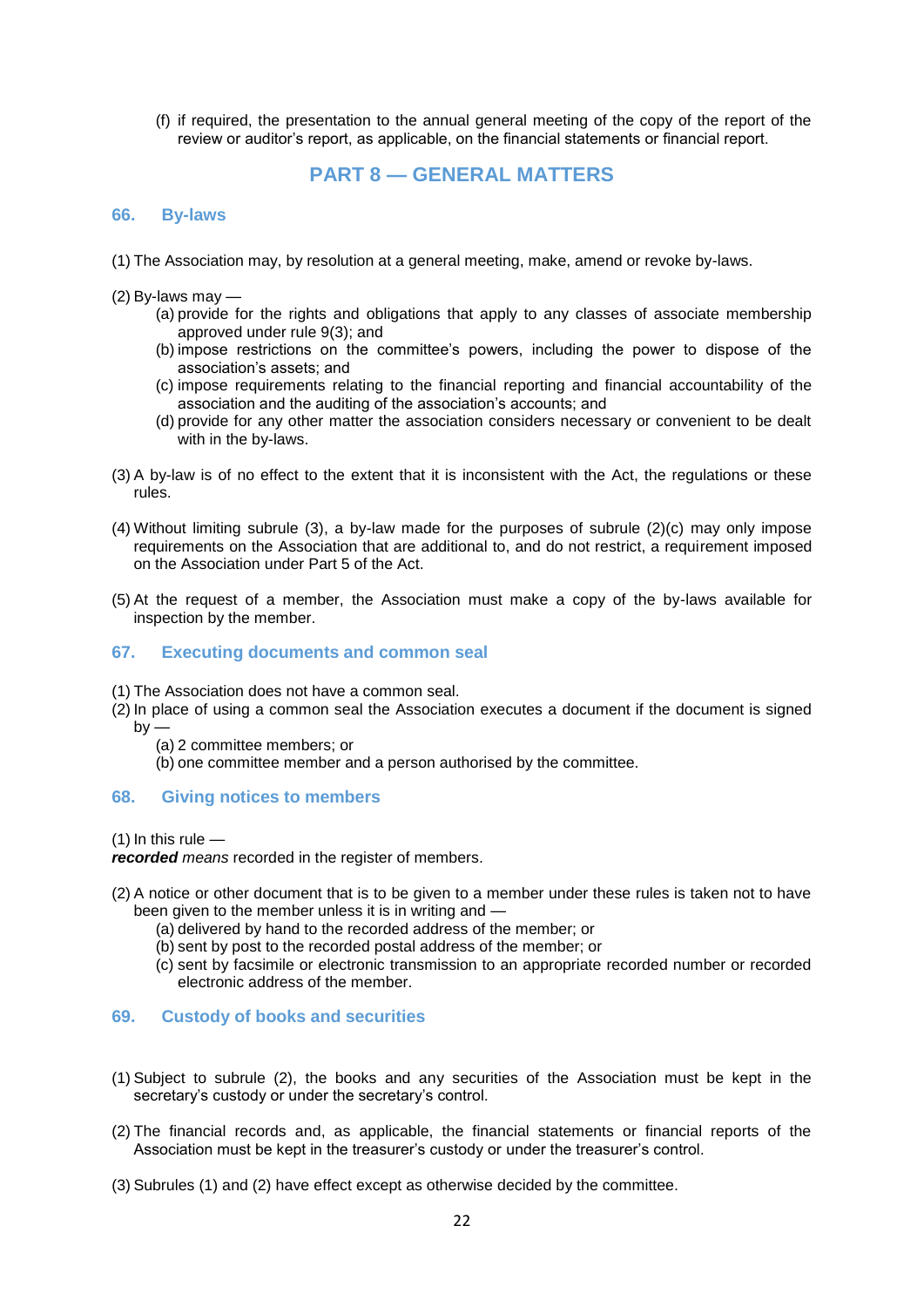(4) The books of the Association must be retained for at least 7 years.

### **70. Record of office holders**

The record of committee members and other persons authorised to act on behalf of the Association that is required to be maintained under section 58(2) of the Act must be kept in the secretary's custody or under the secretary's control.

## **71. Inspection of records and documents**

- (1) Subrule (2) applies to a member who wants to inspect
	- (a) the register of members under section 54(1) of the Act; or
	- (b) the record of the names and addresses of committee members, and other persons authorised to act on behalf of the Association, under section 58(3) of the Act; or
	- (c) any other record or document of the association.
- (2) The member must contact the secretary to make the necessary arrangements for the inspection.
- (3) The inspection must be free of charge.
- (4) If the member wants to inspect a document that records the minutes of a committee meeting, the right to inspect that document is subject to any decision the committee has made about minutes of committee meetings generally, or the minutes of a specific committee meeting, being available for inspection by members.
- (5) The member may make a copy of or take an extract from a record or document referred to in subrule (1)(c) but does not have a right to remove the record or document for that purpose.
- (6) The member must not use or disclose information in a record or document referred to in subrule  $(1)(c)$  except for a purpose  $-$ 
	- (a) that is directly connected with the affairs of the Association; or
	- (b) that is related to complying with a requirement of the Act.
- **72. Publication by committee members of statements about Association business prohibited**

A committee member must not publish, or cause to be published, any statement about the business conducted by the Association at a general meeting or committee meeting unless —

- (a) the committee member has been authorised to do so at a committee meeting; and
- (b) the authority given to the committee member has been recorded in the minutes of the committee meeting at which it was given.

### **73. Distribution of surplus property on cancellation of incorporation or winding up**

- $(1)$  In this rule  $-$
- *surplus property*, in relation to the Association, means property remaining after satisfaction of (a) the debts and liabilities of the Association; and
	- (b) the costs, charges and expenses of winding up or cancelling the incorporation of the Association,

but does not include books relating to the management of the Association.

(2) On the cancellation of the incorporation or the winding up of the Association, its surplus property must be distributed as determined by special resolution by reference to the persons mentioned in section 24(1) of the Act.